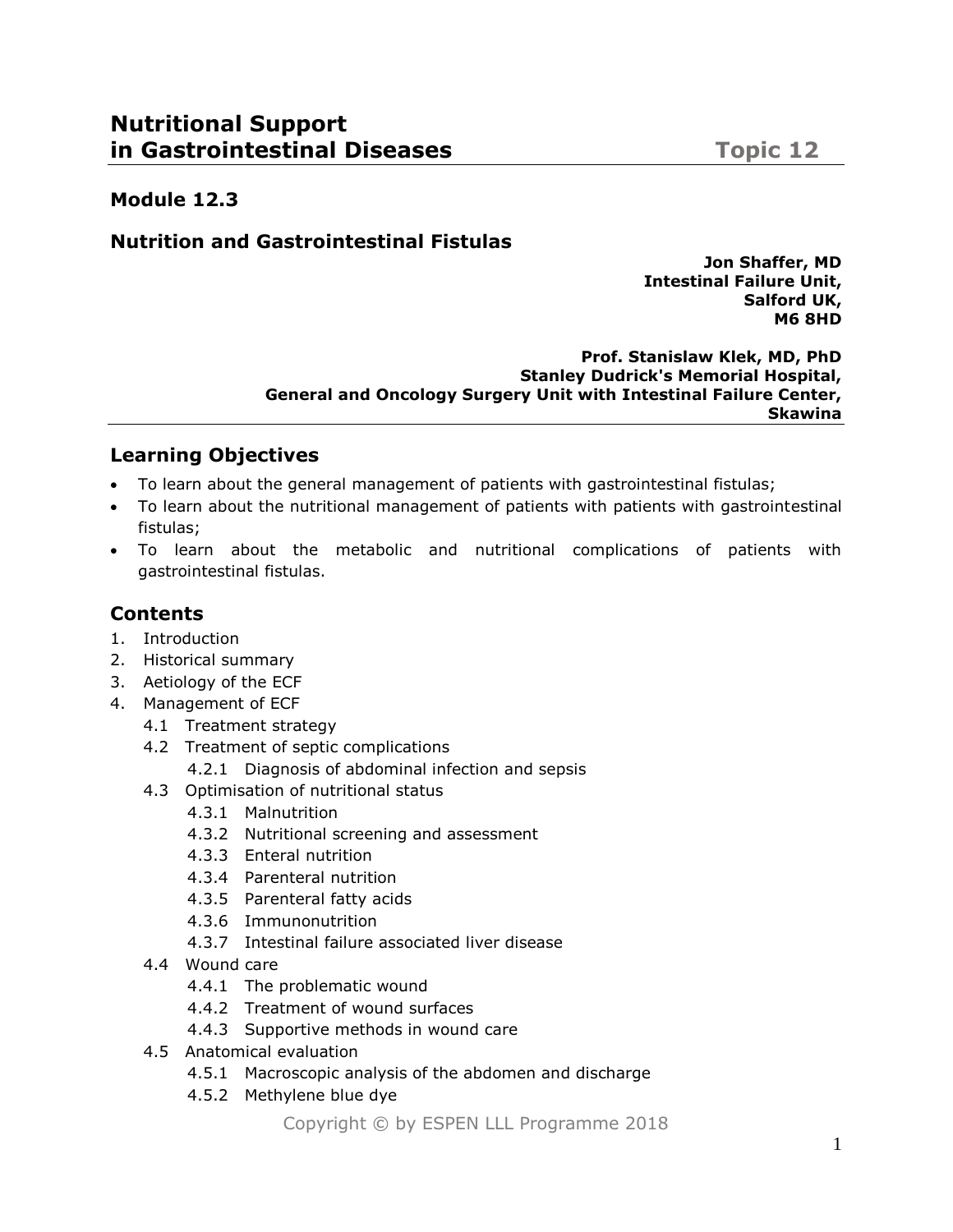- 4.5.3 Biochemical analysis
- 4.5.4 Radiological imaging
	- 4.5.4.1 Fluoroscopy
	- 4.5.4.2 Computed tomography
- 4.6 Monitoring and timing of re-intervention
	- 4.6.1 Spontaneous closure
	- 4.6.2 Timing of surgery
- 4.7 Surgical technique
- 5. Recovery
- 6. Summary
- 7. References

# **Key Messages**

- The development of enterocutaneous fistulas is a major gastrointestinal complication with significant morbidity and mortality requiring staged specialised treatment;
- Treatment focuses on controlling sepsis, optimisation of nutritional status, wound care, anatomical evaluation of the fistula, timing of surgery, and surgical strategy;
- 55-90% of the patients with an enterocutaneous fistula becomes malnourished, because of a combination of illness and starvation;
- Nutritional screening and subsequent assessment provide important information regarding nutritional status and requirements;
- Enteral nutrition has advantages over parenteral nutrition and where possible, is the preferred route of nutrition;
- Short bowel syndrome, ileus, high fistula output leading to malabsorption, are indications for parenteral nutrition;
- The duration of convalescence prior to reconstructive surgery must be at least six weeks (more commonly 6 months) to control sepsis, to clear inflammatory activity and regain normal body composition and function (normal nutritional status);
- The majority of patients do not require additional artificial nutritional support after fistulas closure.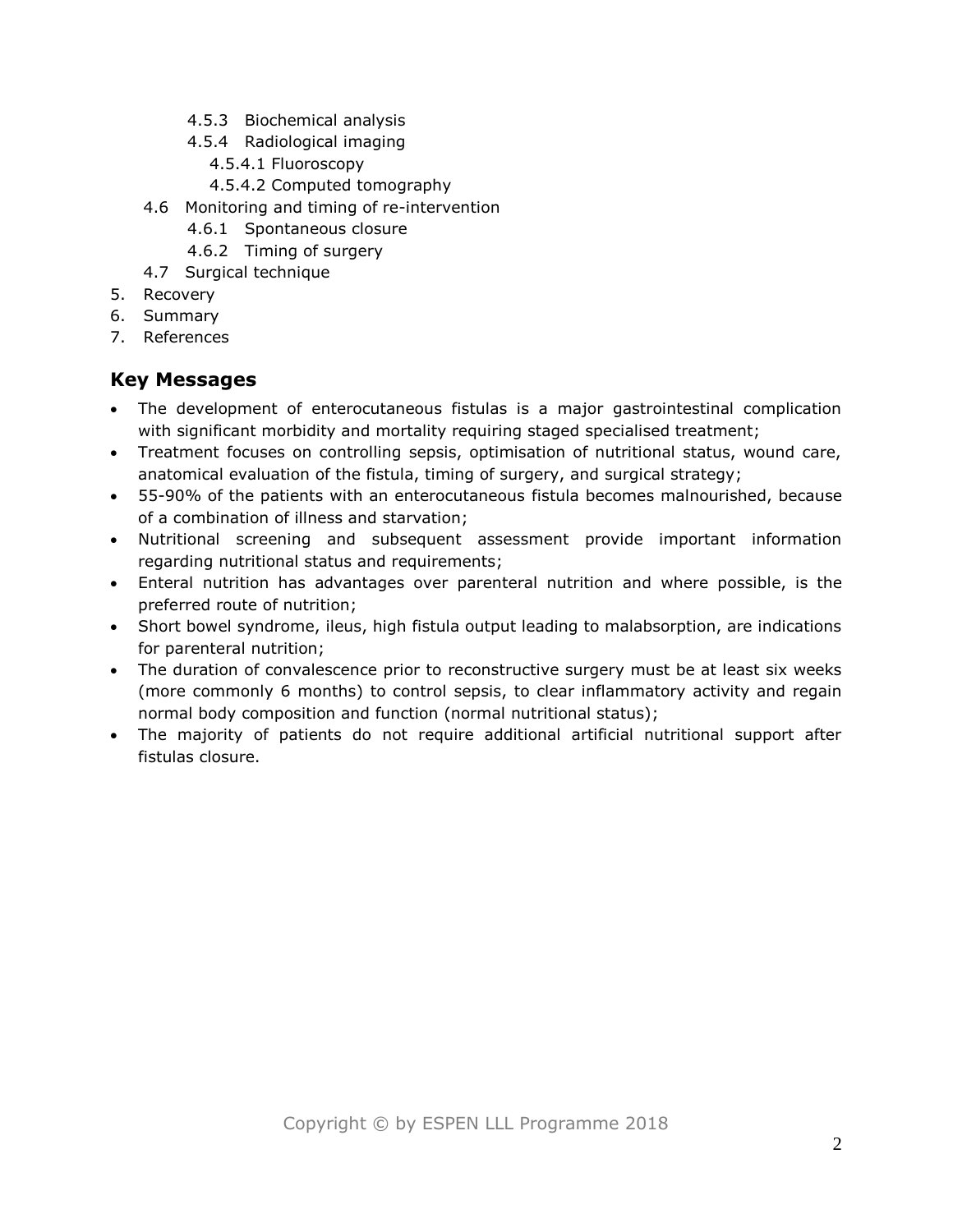# **1. Introduction**

An enterocutaneous fistula (ECF) is an abnormal connection (fistula) between the intestine (enter) and the skin (cutis) $(1)$ . It can develop spontaneously, for example in patients with cancer, inflammatory bowel disease or after radiotherapy, but develops most often postoperatively as a result of iatrogenic intestinal lesions or leaking anastomoses. An Enteroatmospheric fistula (EAF) with visible mucosa and the absence of overlying soft – tissue within an open abdomen form a special subset of ECF's.

The treatment of patients with an ECF has proven to be extremely challenging and has resulted in the past a mortality rates of 40%. Mortality has mainly resulted from sepsis, malnutrition, and electrolyte imbalances and treatment is complicated by wound infections, high output fistulas and the need often prolonged safe nutrition requiring multi-disciplinary approach. Successful treatment is also specialist centres to which these patients can be referred.

Improvement of several aspects of treatment have led to the development of a guided approach by a multi-disciplinary team involving surgeons, gastro-enterologists, radiologist, dieticians, and nurses skilled in nutrition, wound care, fluid balance and psychology, which has reduced mortality from 40% to  $\lt$ % (2, 3). Welch (4) and somewhat later Chapman (5) a created the foundation for the structured approach to patients with an ECF. This was further developed by many groups adhering to similar principles, including management of sepsis and skin care, nutritional support, definition of intestinal anatomy, and development of a plan for a definitive surgical procedure when fistulas persist (5-7).

The incidence of ECF has been estimated to be below 0.5 patients per 100,000 inhabitants<sup>6</sup> and thought to complicate 0.8-2% of abdominal operations (8) and thus is one of the orphan diseases (9). This emphasizes the necessity to establish tertiary referral centres where in particular the severe cases can be treated (10). The following introduction provides an overview of the treatment guideline for patients with an ECF as it has evolved over the past decades and includes a discussion of the major complications observed in these patients.

# **2. Historical Summary**

In 1960 Edmunds *et al.* were the first to study and describe a large cohort of patients with an ECF (4). They reported that mortality in their population was related to electrolyte imbalance, malnutrition and generalized peritonitis in 78, 61 and 67% of cases, respectively. Although antibiotic treatment had been available during this period, the reported overall mortality rate was 40%. In 1964 treatment of ECF patients evolved after Chapman and colleagues introduced a structured guideline for treatment of these patients (5). The guideline was based on treatment of the main complications, in order of their impact on survival. It primarily involved control of the fistula output, treatment of sepsis and maintenance of adequate nutritional status. A significantly lower mortality rate (12%) was observed in adequately intravenously nourished patients compared to the suboptimally fed group (55%). The authors concluded that adequate nutritional therapy could be decisive for survival. The introduction of parenteral nutrition consisting of glucose, lipid and amino acids in the late sixties has enabled supplementation of adequate amounts of macro- and micronutrients when enteral nutrition (EN) fails to reach requirements due to fistula output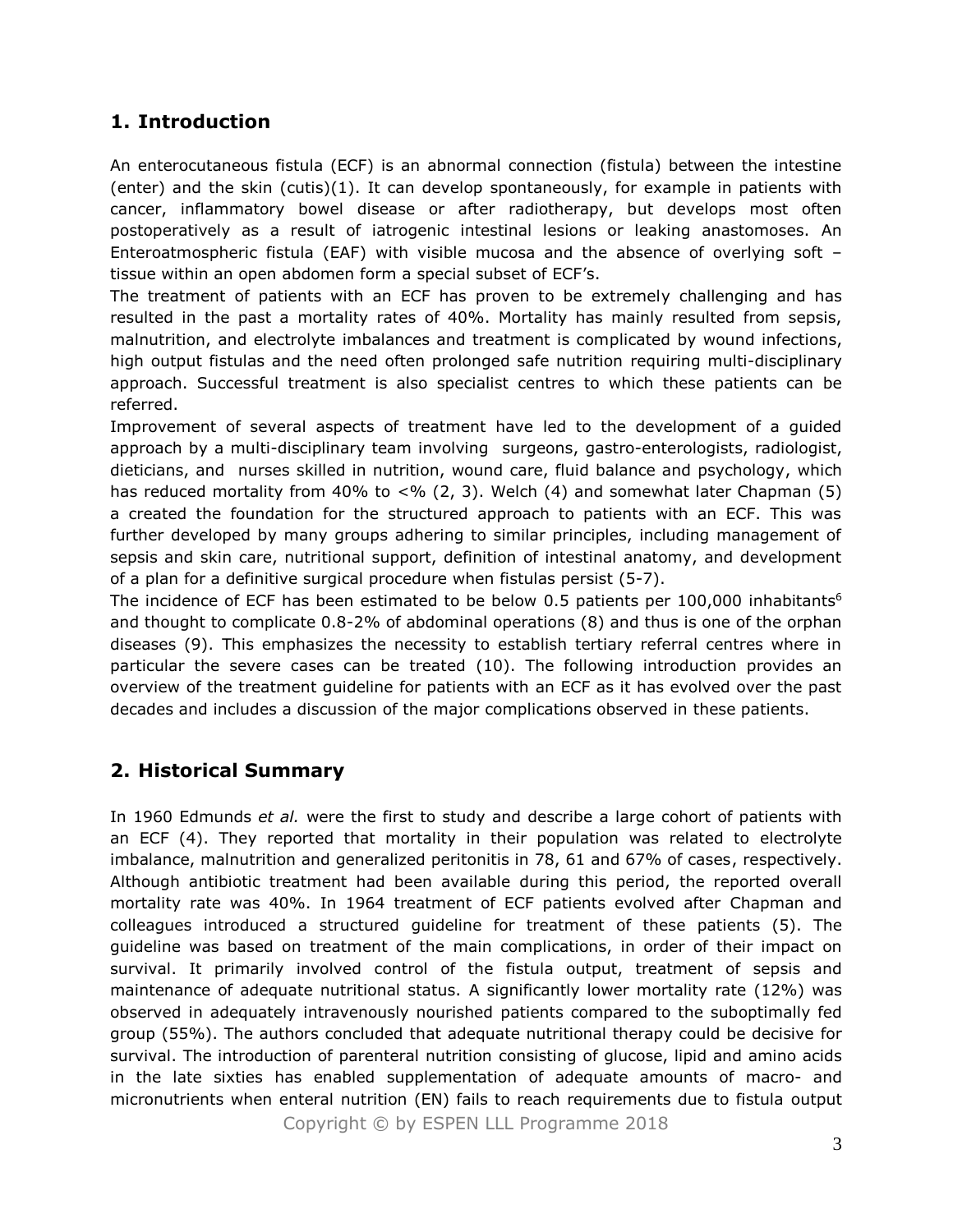or poorly functionig bowel (11, 12). The effect of introducing PN was evaluated by Soeters et al. They retrospectively assessed outcome of ECF patients that received PN or not in the Massachusetts General Hospital between 1970 and 1975 (3). There was no significant difference in mortality between patients with PN (24.7%) and without PN (16.3%). Furthermore, outcome did not differ from the mortality rate (15.1%) of patients treated between 1960 and 1970 receiving no PN. The authors suggested that these results were related to 1) better patient monitoring including correction of electrolyte disturbances, support of respiratory and cardiac insufficiency and 2) the application of sound surgical principles. Finally, patients in the PN group had higher fistula output and were more ill than the patients that did not receive/need PN. Sepsis remained the main cause of death in both periods. Since then, several groups refined the treatment protocol, off which the focus revolves around the control of sepsis, optimisation of nutritional support, wound care, establishment of the anatomy of the fistula, timing of surgery and surgical strategy, abbreviated to SOWATS. Below, the guideline will be described in more detail.

# **3. Aetiology of the ECF**

The ECF may lead to intestinal failure. Intestinal failure is defined as the reduction of gut function below the minimum necessary for the absorption of macronutrients and/or water and electrolytes, such that intravenous supplementation is required to maintain health and/or growth.and, if left untreated, leads to malnutrition, dehydration and deficiencies (14). Three types of intestinal failure are distinguished. Type I intestinal failure resolves within one month and mainly includes postoperative ileus or obstruction, requiring only short-term PN. Type II intestinal failure by definition extends one month and includes patients with complex inflammatory bowel disease, intestinal fistulas (ECF) and abdominal sepsis. They often require long-term PN and operative resolution. Type III intestinal failure results in dependency on PN. These patients mostly suffer from short bowel syndrome and require home PN (15).

A minority of ECF's develop spontaneously (10-25%) as a result of Crohn's disease, cancer or radiation damage and diverticulitis (**Table 1**) (2, 16-18). The majority of ECF's (75-90%) develops after surgery mainly because of iatrogenic lesions or anastomotic leakage in patients with malignancy of the digestive tract, Crohn's disease or infectious diseases of the bowel (2, 16, 19). In these patients, intestinal content from the damaged intestine enters the abdominal cavity which leads to abscess formation. This abscess may rupture spontaneously to areas of diminished resistance like the recently closed wound or finds its way to the skin after surgical or radiological drainage. In this way a connection is formed between the inside of the damaged bowel to the skin, forming an enterocutaneous fistula.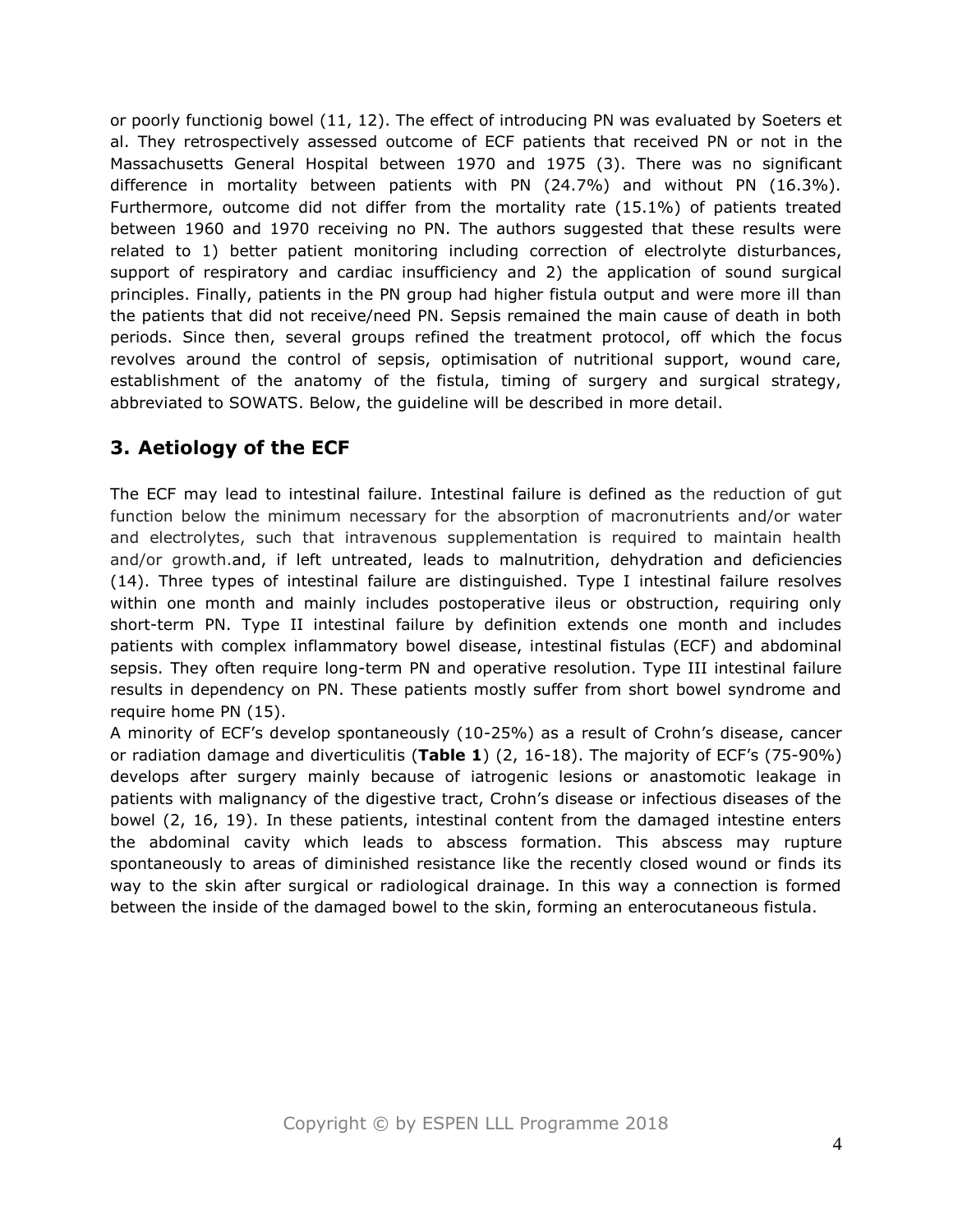| Formation   | Cause                              |
|-------------|------------------------------------|
| Spontaneous | Crohn's disease                    |
| 10-25%      | Cancer                             |
|             | <b>Diverticulitis</b>              |
|             | Radiation enteritis                |
| Surgical    | Iatrogenic lesion (sutures)        |
| 75-90%      | Anastomotic failure                |
|             | Abdominal wall dehiscence          |
|             | Mesh rupture                       |
|             | Drain puncture                     |
| Traumatic   | Diagnostic intervention (puncture) |
| < 5%        | (Traffic) accident                 |

#### **Table 1 Common causes of fistula formation**

# **4. Management of ECF**

# **4.1 Treatment Strategy**

Patients with an ECF present intermittently with a low incidence and form a very heterogeneous population. Most patients receive initial treatment at the hospital where the complication occurred, but where the managing team will have limited exposure to these relatively rare patients. Due to the lack of centralisation and complexity of patients with ECF's randomised controlled trials of different treatment options in patients with ECF's are virtually impossible to perform. Consequently, establishment of optimal treatment is largely based on cohort series and expert opinion. A major factor in the lack of specialist centres is difficulties in re-imbursement as ECF management is not specifically coded, yet requires considerable resources (20). A number of expert centres have contributed to the optimisation of the care of these patients by development of treatment guidelines (10, 18, 21). Although the text of guidelines differs among institutes, there is general agreement on the priority of treatment steps. In order of priority the treatment strategy consists of, treatment of sepsis, optimisation of nutritional status, wound care, anatomical evaluation, timing of surgery and surgical procedure (20) (SOWATS; **Table 2**). Recognition of the presence of an ECF is the first step towards adequate fistula management. The treating physician should inform the patient about the general outline of treatment, duration of treatment and the possibility of a (further) surgical intervention (10).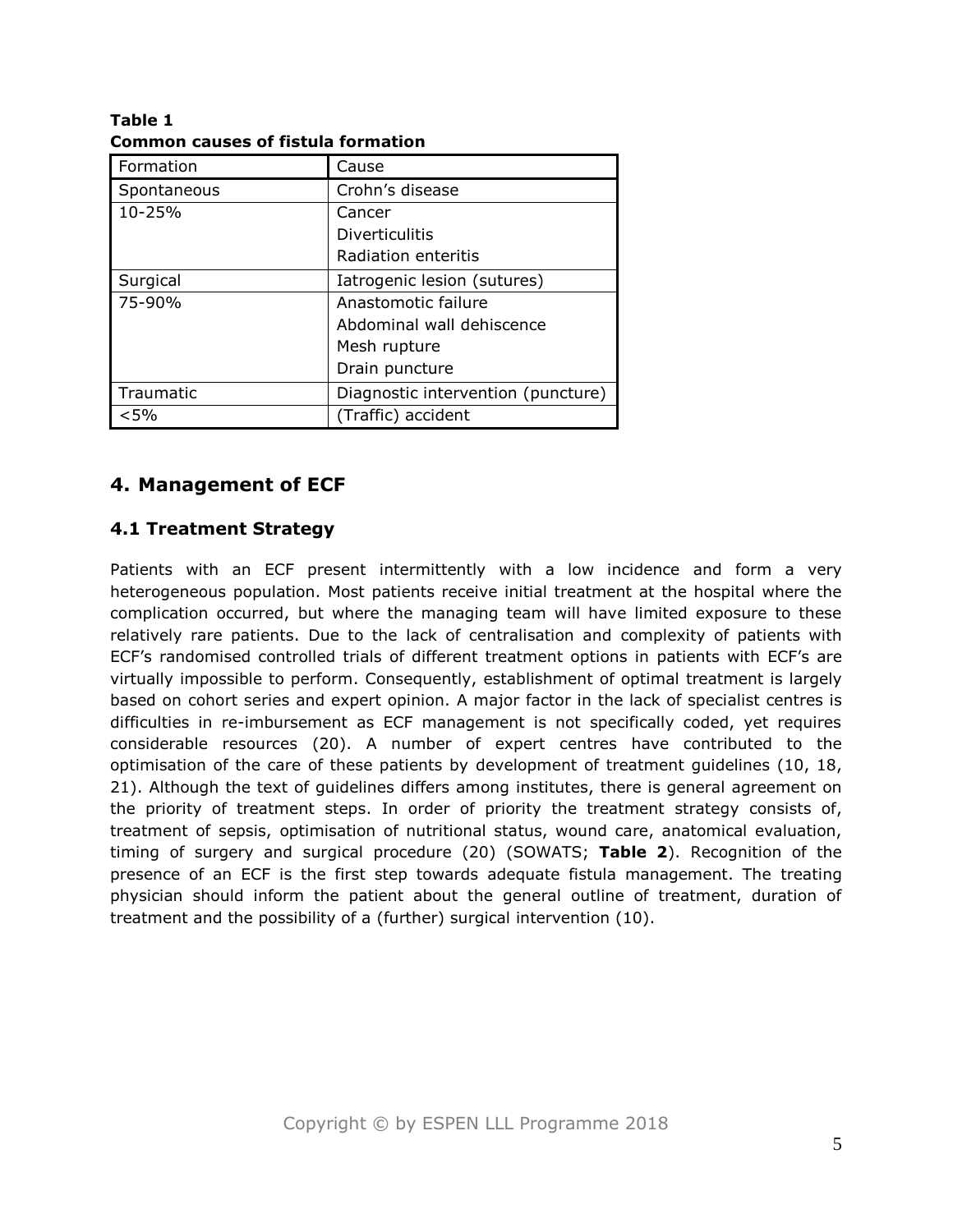**Table 2 Treatment of patients with ECF according to the SOWATS guideline**

| <b>Step</b>                        | Considerations and action               |
|------------------------------------|-----------------------------------------|
| Sepsis control                     | Signs of sepsis                         |
|                                    | Radiological drainage of abscesses      |
|                                    | Relaparotomy on demand                  |
| Optimization of nutritional status | Rehydration and electrolyte             |
|                                    | supplementation                         |
|                                    | Parenteral/enteral nutrition            |
| Wound care                         | Wound care with woundmanager            |
|                                    | Sump suction                            |
| Anatomy of the bowel and fistula   | Contrast fistulography                  |
|                                    | MRI or CT enterography                  |
|                                    | Fistula tract                           |
|                                    | Visualisation of the length of the      |
|                                    | intestine and fistulas tract            |
|                                    | Stenosis, obstruction, fluid collection |
| Timing of surgery                  | Clinically stable                       |
|                                    | Normalisation of laboratory values      |
|                                    | > 6 weeks after fistula development     |
|                                    | Defensive                               |
| Surgical strategy                  | Restore continuity                      |
|                                    | Careful access to the bowel             |
|                                    | Cover sutures with omentum              |
|                                    | Stay away from compromised area         |

# **4.2 Treatment of Septic Complications**

## **4.2.1 Diagnosis of Abdominal Infection and Sepsis**

Throughout the past decades sepsis has been the main cause of mortality in patients with an ECF. Diagnosis and then treatment of sepsis has the highest priority. Most fistulas are established after a period of sepsis (see earlier). Sepsis is therefore at the origin of fistula formation. Nevertheless, other causes may lead to sepsis and accompany the development of a fistula (3-5, 22, 23), including infection of the central venous catheter, pneumonia and wound infection.

Clinical signs of sepsis include fluid retention and oedema, fever and organ failure. Patients show alteration in laboratory parameters that reflect inflammation and infection, including increased white cell counts and CRP and reduced plasma albumin levels (24). A central venous catheter infection must always be suspected and if found treated according to local protocols. When sepsis arises after surgery, intra-abdominal infection and abscesses should be suspected and excluded. In these cases CT or ultrasonic guided drainage of abscesses has proven extremely valuable to control the infection (25). When there are multiple collections and/or the radiologist is unable to place the drain inside the collection, an operative procedure is indicated. A minimal invasive procedure is the first choice but if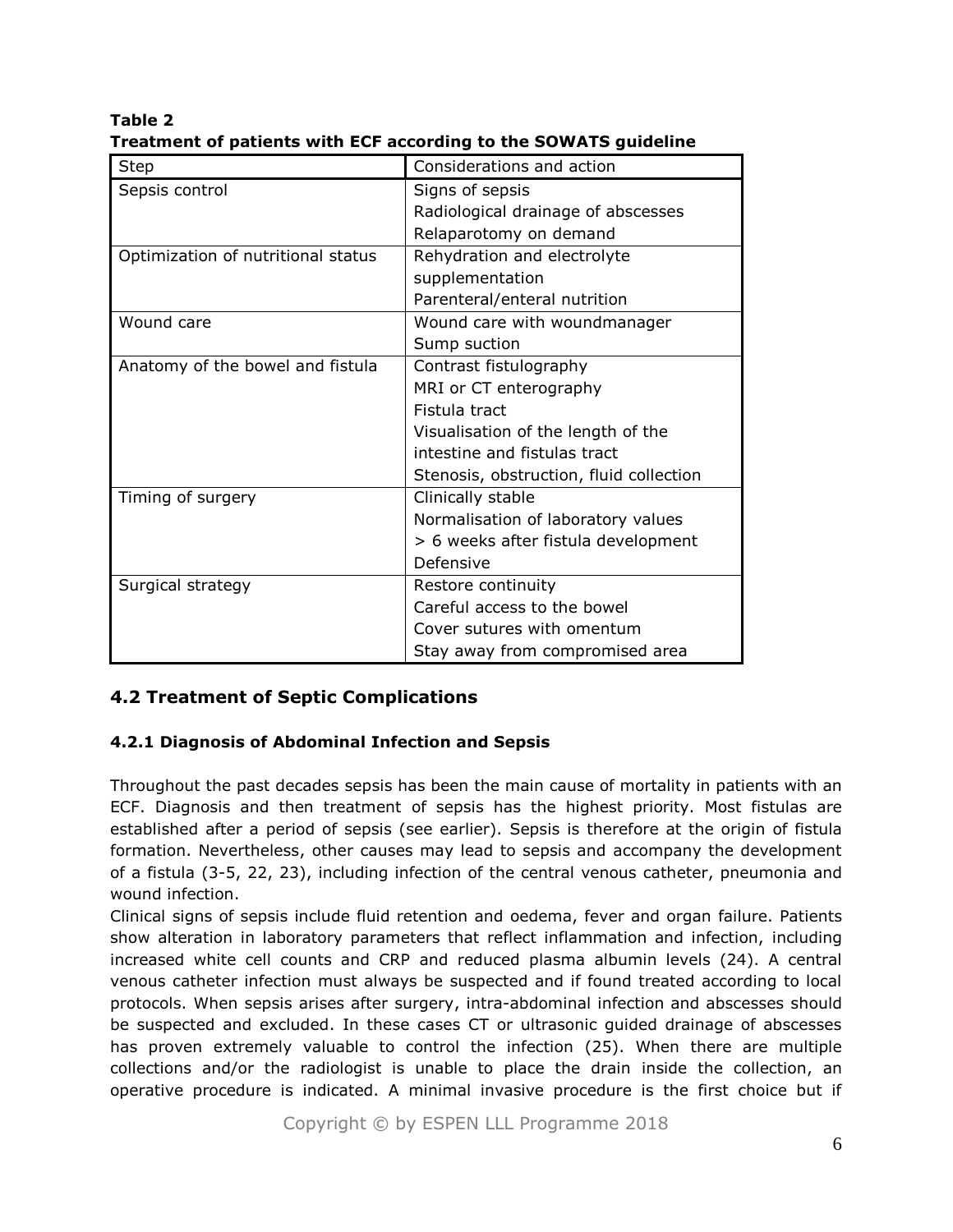needed to control sepsis, a complete laparotomy should be performed (**Fig. 1**). There is no difference in clinical outcome between a relaparotomy on demand or planned relaparotomy but an on demand strategy results in lower costs of treatment (26).



**Fig. 1** Flow chart of sepsis treatment

# **4.3 Optimisation of Nutritional Status**

## **4.3.1 Malnutrition**

Copyright © by ESPEN LLL Programme 2018 The pathophysiology of malnutrition consists of a combination of varying degrees of undernutrition (negative nutrient balance) and inflammatory activity, leading to changes in body composition and diminished function (27). Patients with an ECF suffer from inadequate food intake, exclusion of the intestine distal from the fistula and excessive loss of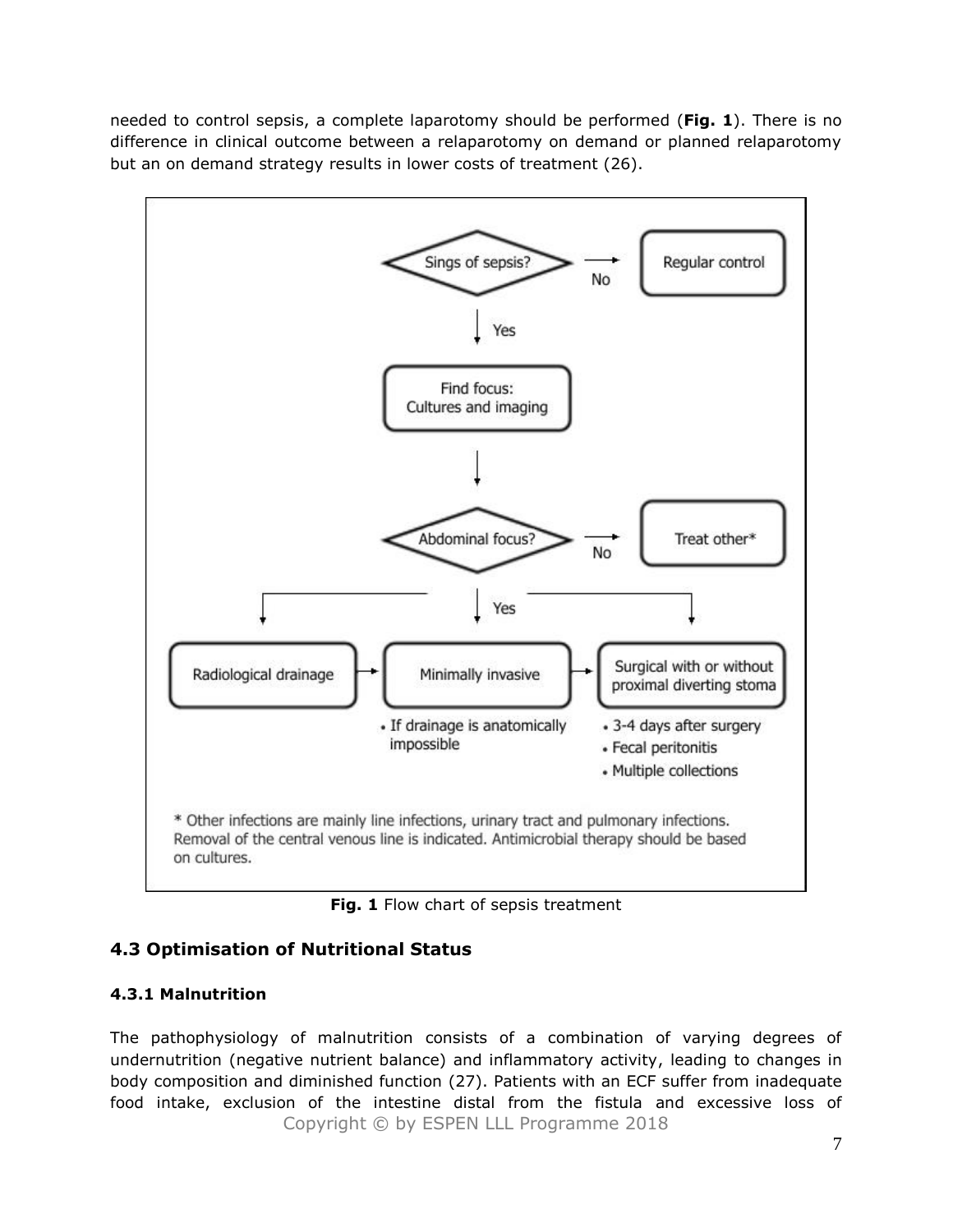gastrointestinal contents in combination with inflammatory activity due to infection causing catabolism and increased energy expenditure (14). Subsequently, 55-90% of patients with an ECF become severely malnourished (4, 28, 29). Malnutrition decreases healing capacity and increases the susceptibility to infection even further. Edmunds *et al.* and Chapman *et al.* demonstrated that malnutrition in patients with fistulas resulted in an increase in morbidity and mortality (4, 5).

#### **4.3.2 Nutritional Screening and Assessment**

Nutritional screening and assessment provides information about the risk of malnutrition and basic energy requirements. Weight loss, body mass index, food intake and disease severity are easy screening measures during treatment. The Nutritional Risk Screening 2002 combines these parameters and can be used easily (30). Other validated tools include the Malnutrition Universal Screening Tool (31) and the Subjective Global Assessment tool (32). In patients who appear at risk according to nutritional screening, a detailed assessment of body composition and energy requirement is advised in order to develop a nutritional plan. Individual energy requirements can be calculated with a number of different validated equations, or measured via indirect calorimetric analysis using the ventilated hood in cases where precise measurement is crucial.

#### **4.3.3 Enteral Nutrition**

EN, either oral, intragastric or intrajejunal, has several advantages over parenteral nutrition. It reduces the inflammatory response (33), maintains the enterohepatic circulation (34), maintains gut function and structure (35), decreases bacterial overgrowth (36), avoids intravenous access complications (37), blunts the hypermetabolic stress response (38) and has been claimed to decrease organ failure (39). However, in multiple organ dysfunction syndrome, bowel function may be compromised and EN is not always tolerated. Also, EN may severely complicate wound management in patients with fistulas in open wounds and intestinal failure precludes adequate nutritional support. However, when adequate wound care can be provided enteral nutrition should not be withheld (40). Complications associated with EN include aspiration, diarrhoea, misplacement of the nasogastric tube, nausea and vomiting, obstruction (ileus) and require special attention. Especially patients with a high output small bowel fistula (>500mL/day) need PN support. Alternatively, nutritional formulas can be infused into the intestine distal to the fistula: fistuloclysis. In a group of 12 patients who were prepared for a restorative procedure, 11 patients could be weaned of PN by fistuloclysis (41). A more recent paper has updated the concept of collecting the proximal fistula output and re-infusing this fluid into the disconnected distal bowel (42).

## **4.3.4 Parenteral Nutrition**

Patients who are not able to meet nutritional requirements via the enteral route alone depend on parenteral supplementation in order to maintain or improve nutritional status (**Fig. 2**). Particularly in patients with high output small bowel fistulas, the intestine distal to the fistulous tract is not involved in the absorption process resulting in malabsorption. As discussed by Soeters (3) and emphasised by Fazio (43), PN has allowed postponement of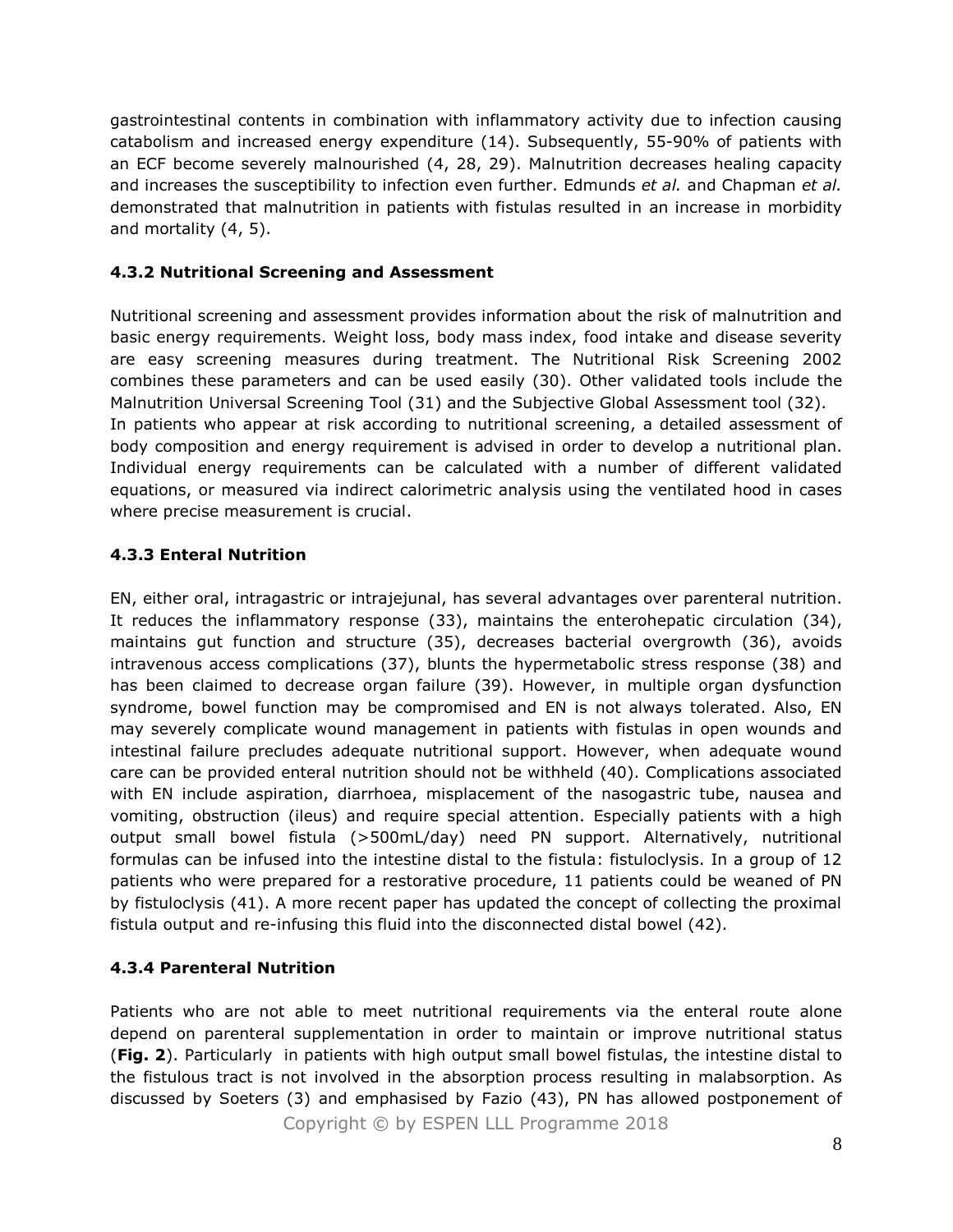surgical intervention in severely ill patients in whom re-operation would be extremely hazardous. PN can maintain or even improve nutritional status during this period provided infection is adequately treated.



**Fig. 2** Flow chart of nutritional management

The beneficial effect of PN for the treatment of patients with ECF is difficult to establish because of the simultaneous introduction of other treatment options (3). In addition, the beneficial effect of adequate nutritional support by PN in patients that cannot be adequately fed by the enteral route is so obvious that randomized trials including a non-treatment arm would be unethical. As a result of this benefit, more patients survived the initial disease and complications that had been lethal in the past. This resulted in a change in ECF population with more sick, elderly patients and consequently the outcome of treatment in terms of mortality did not alter in the last decades (3, 43). Earlier studies did suggest that in suitable cases postponement of surgical repair enabled by PN allowed for some spontaneous closure (44, 45).

## **4.3.5 Parenteral Fatty Acids**

Patients most commonly receive PN formulas containing triacylglycerols, containing long chain fatty acids (LCFA). LCFA provide essential fatty acids and a caloric source and when included as source of FA currently provide the lowest prized lipid emulsion. However, the clearance of LCFA containing fat emulsions is not always optimal causing hypertriglyceridemia (46, 47). Free fatty acid overload can lead to steatosis and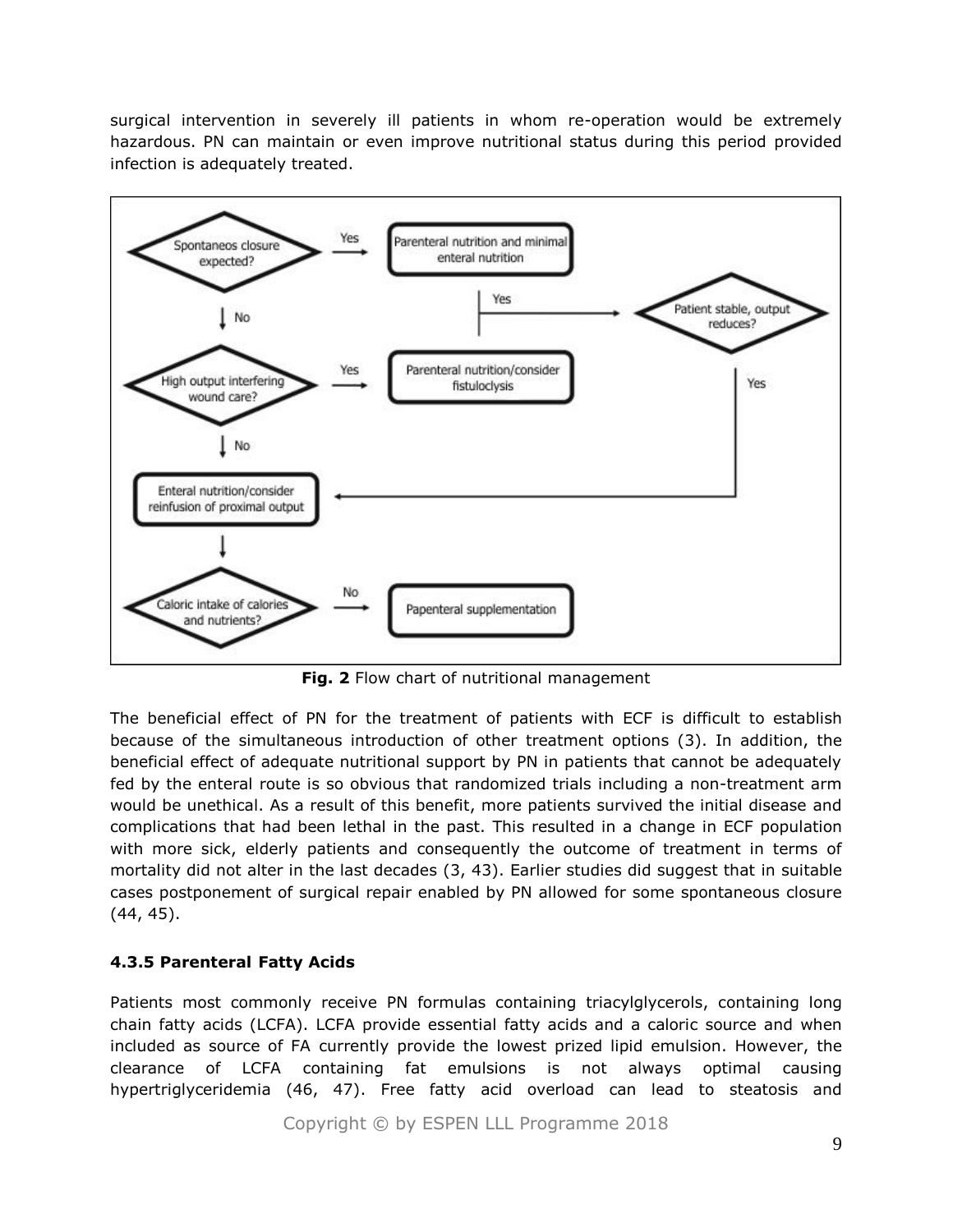steatohepatitis by as yet not fully elucidated mechanisms. Abundant fatty acids have proinflammatory effects and produce reactive oxygen species leading to insulin resistance (48). There is no established method to interrupt this cycle or reduce hypertriglyceridemia. Several lipid solutions have been developed to prevent this complication but their value in clinical practice is not yet fully established. Of all RCTs on PN and lipid emulsions in humans, only a subset reported plasma triglyceride concentrations as a potential indicator of steatosis. In these studies, soy oil (SO), fish oil (FO), olive oil (OO), MCT/LCT mixtures, structured lipids (STG) and SMOFlipids were compared in various combinations. However, there were no differences observed between these lipid emulsions (FO vs SO (49, 50), MCT/LCT/FO vs SO (51), OO vs SO (52-55), OO vs FO (56, 57), OO vs MCT/LCT (58), STG vs SO (59-62), STG vs MCT/LCT (63), SMOF vs SO (64-68) and various (69)). Only two reports (by Sandstrom and colleagues (70) comparing STG with LCT and Schlotzer and colleagues and Schlotzer and colleagues comparing SMOF with LCT (65)) showed a reduction in triglyceride concentration in favor of the non-LCT groups, but this was measured after an infusion period of only 6 hours.

#### **4.3.6 Immunonutrition**

Immunonutrition can be defined as nutrition in which specific nutrients are included in amounts exceeding quantities normally present in food and that have beneficial effects on the immune response. For than two decades, such beneficial immunological effects have been ascribed to glutamine. The potential positive effect of glutamine is still a matter of debate and studies in patients with ECF are not performed (71, 72).

Enteral supplementation of substances such as arginine, omega-3 fatty acids, and nucleotides in critically ill patients and infants resulted in a decrease in infectious rate and reduction in hospital stay but no reduction in overall mortality (72-74). The effect of immunonutrition regimens has not been studied in patients with ECF.

## **4.3.7 Intestinal Failure Associated Liver Disease**

Intestinal failure associated liver disease (IFALD) occurs as a complication in patients with intestinal failure. It occurs in 5 to 50% of patients with intestinal failure such as short bowel syndrome (SBS) and enterocutaneous fistula (ECF) (75, 76), potentially resulting in patients with chronic intestinal failure in end-stage liver disease (77). Several factors have been associated with its development such as parenteral nutrition, sepsis and the external loss of secreta of stomach, liver, pancreas and small bowel (78). Whereas the first two have been studied more thoroughly the value of loss of small bowel fluid has been less well established. An early study showed that collecting intestinal fluid that was lost through the ECF and reinfusing it into the distal intestine, normalized liver test abnormalities and albumin level (19). It was suggested that in particular loss of bile acid would play an important role in the development of cholestasis and IFALD. Support for this theory can be found in studies linking bile acids such as chenodexycholic acid (CDCA) and cholic acid (CA) with the farnesoid X receptor (FXR) (78, 80). The FXR is located in the liver, intestine, kidney and adrenals. Binding of bile acids with the FXR in intestine and liver induces a negative feedback loop of regulating the enterohepatic circulation. Moreover, the FXR regulates lipid, carbohydrate and glucose metabolism (81). Conversely, loss of bile via the ECF may lead to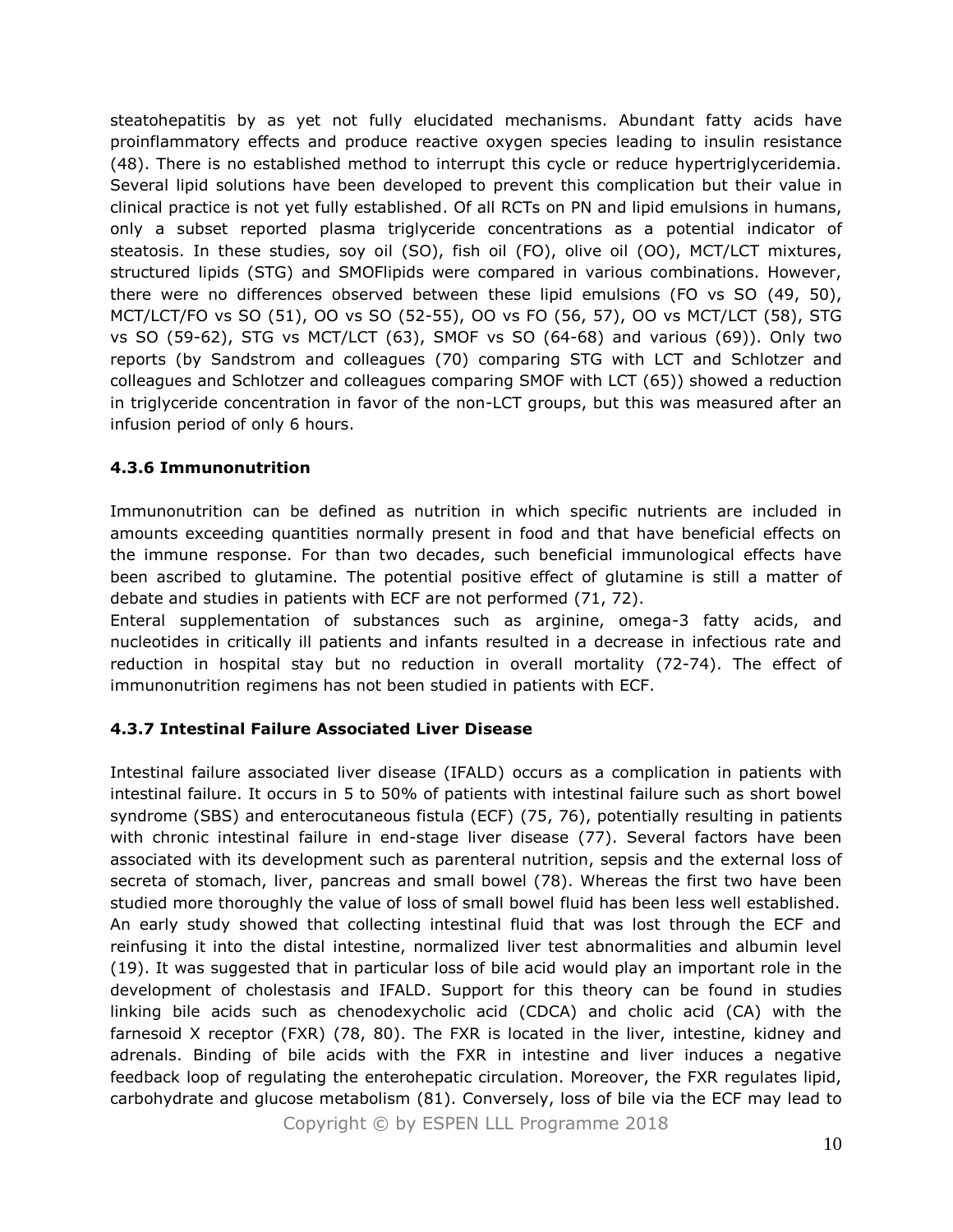reduced activation of the FXR, subsequent disturbance in bile homeostasis, and inflammatory signs in liver and intestine.

The importance of the FXR for lipid metabolism has been highlighted by animal studies showing that reduced stimulation of the FXR leads, amongst other genes, to increased expression of sterol regulatory element binding protein-1c (82-85), fatty acid synthetase (82, 86), acetyl-coenzyme A carboxylase (83, 87) promoting hepatic lipid accumulation leading to steatosis and in some patients to steatohepatitis (88, 89). Equally important in the development of liver damage may be intestinal damage and intestinal bacterial overgrowth caused by lack of bile acids and subsequent reduced expression of FXR (90-92). Bacterial endotoxins can now reach the liver by the portal circulation and have a detrimental effect on the liver, leading to systemic inflammation with increased levels of TNF-alfa (93). This further represses FXR expression (82, 94), but also stimulates hepatic fat deposition directly (94). Information about these mechanisms has been obtained from cholestasis, steatosis and FXR knock out animal models. Studies from non-cholestatic biliary drainage models that more adequately reflect patients with an ECF are lacking.

# **4.4 Wound Care**

## **4.4.1 The Problematic Wound**

ECF can produce large amounts of fluid. A high output fistula is conventionally defined as more than 500 ml fluid loss per 24 hours. An output volume between 200 ml and 500 ml per 24 hours is regarded by some authors as a moderate output fistula. When fluid loss is less than 200 ml per 24 hours, the fistula is defined as alow output (1, 96). In addition to fluid, electrolytes and nutrients, the fistula output contains proteolytic enzymes and bile salts that may damage the skin or other tissues like bowel in dehiscent abdominal wounds, surrounding the external opening. Subsequently, this area becomes inflamed and painful and liable to become infected. The wound can become macerated, granulation tissue may become macerated and newly epithelialized layers may desquamate. Skin, bowel and wounds should be healthy and not infected to allow proper healing of anastomoses and successful abdominal closure during the restorative procedure.

## **4.4.2 Treatment of Wound Surfaces**

A dedicated team of wound care specialists is of great value for proper wound and stoma care, collection of fistula output and wound discharge, and protection of the skin. An endless array of products are available, including powders, pastes, adhesions materials, barriers, wound bags, etc. Dearlove reported the important elements that should guide wound care: origin of the fistula, nature of the effluent, condition of the skin and location of the fistula (97). As mentioned by Irving and Beadle (98) fistulas with a single orifice and intact skin can be properly treated with a silicone barrier surrounding the fistula after cleaning and drying of the skin. The hole in the adhesive disc must fit closely to the margin of the fistula, adequately covering the skin around the fistula. In high output fistulas it may be advantageous to use a wound managers either or not in combination with negative pressure. Single or multiple drain tracts passing through the abdominal wall and exiting in the skin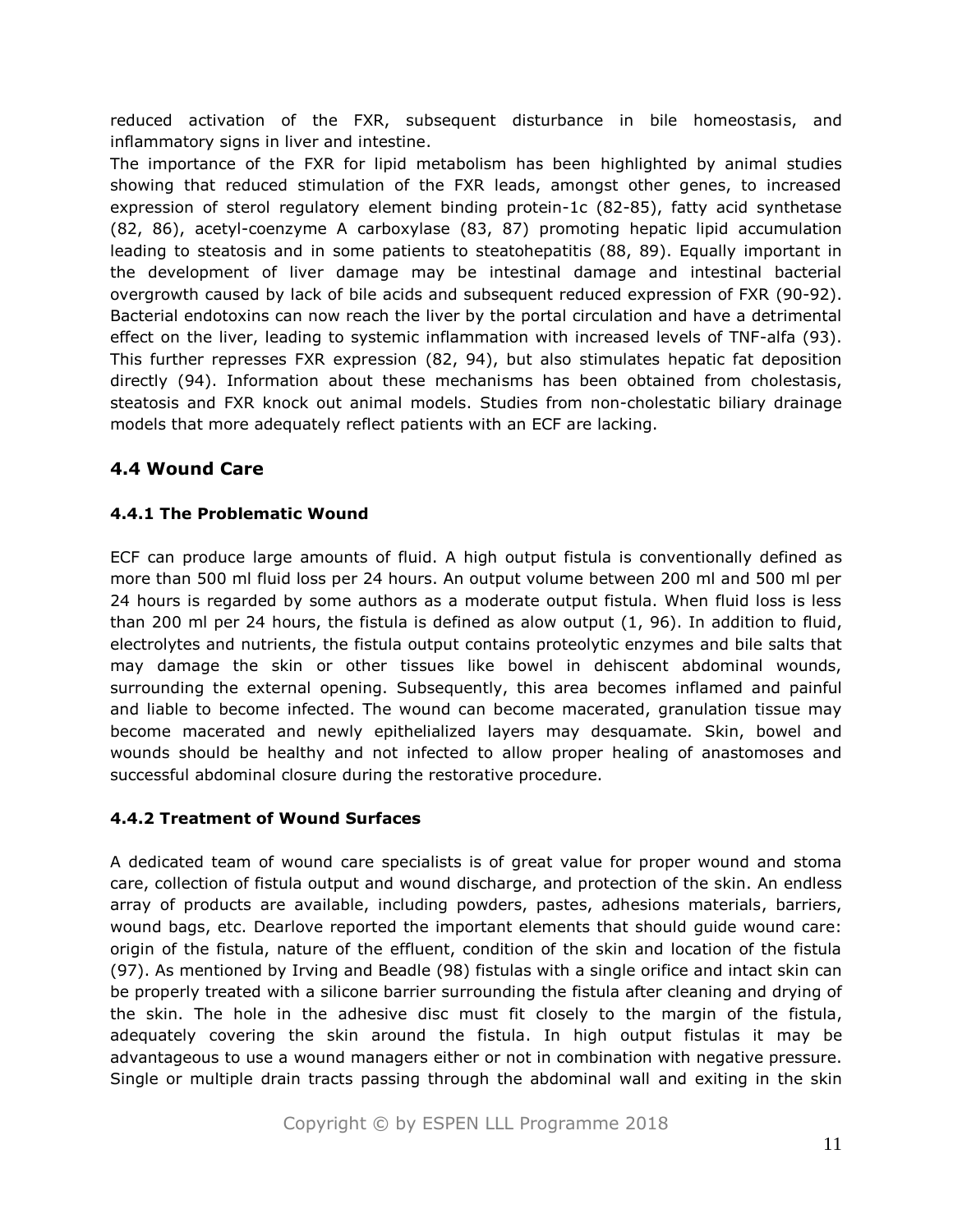close to bony prominences, scars, and so on, can be treated by filling the grooves with paste after which a large stomal appliance or wound manager system is placed over the abdomen. Fistulas residing in an abdominal wall defect constitute the biggest challenge and their incidence has substantially increased during the past decades (23, 99-101). Fistulas situated in a small abdominal wall defect can be treated with a large plate adhesive disc after which the edges are protected with filler paste. A wound manager is usually necessary to collect the output of the fistula. Fistulas in a laparostomy wound are treated most effectively with a wound manager, with or without negative pressure. Placement of a low pressure suction drain causes a slight vacuum in the bag resulting in constant drainage of fluid from the wound, preventing intestinal continents from damaging skin or bowel exposed in an open wound as well as possible (**Fig. 3**).



**Fig. 3a** and **3b 3a**. Enterocuteneous fistula in an abdominal wall defect and **3b**. Appropriate wound care by use of a wound manager system.

## **4.4.3 Supportive Methods in Wound Care**

Somatostatin analogues are not routinely advised for patients with an ECF. It can be used to reduce output (102, 103), aiming to facilitate wound care, but there is no advantageous effect on outcome, including the promotion of spontaneous closure of the fistula (103, 104). The vacuum assisted closure technique should be applied with caution since it may induce renewed fistulisation, thus complicating treatment even further. As summarized by Fischer these new fistulas may be associated with increased mortality (105).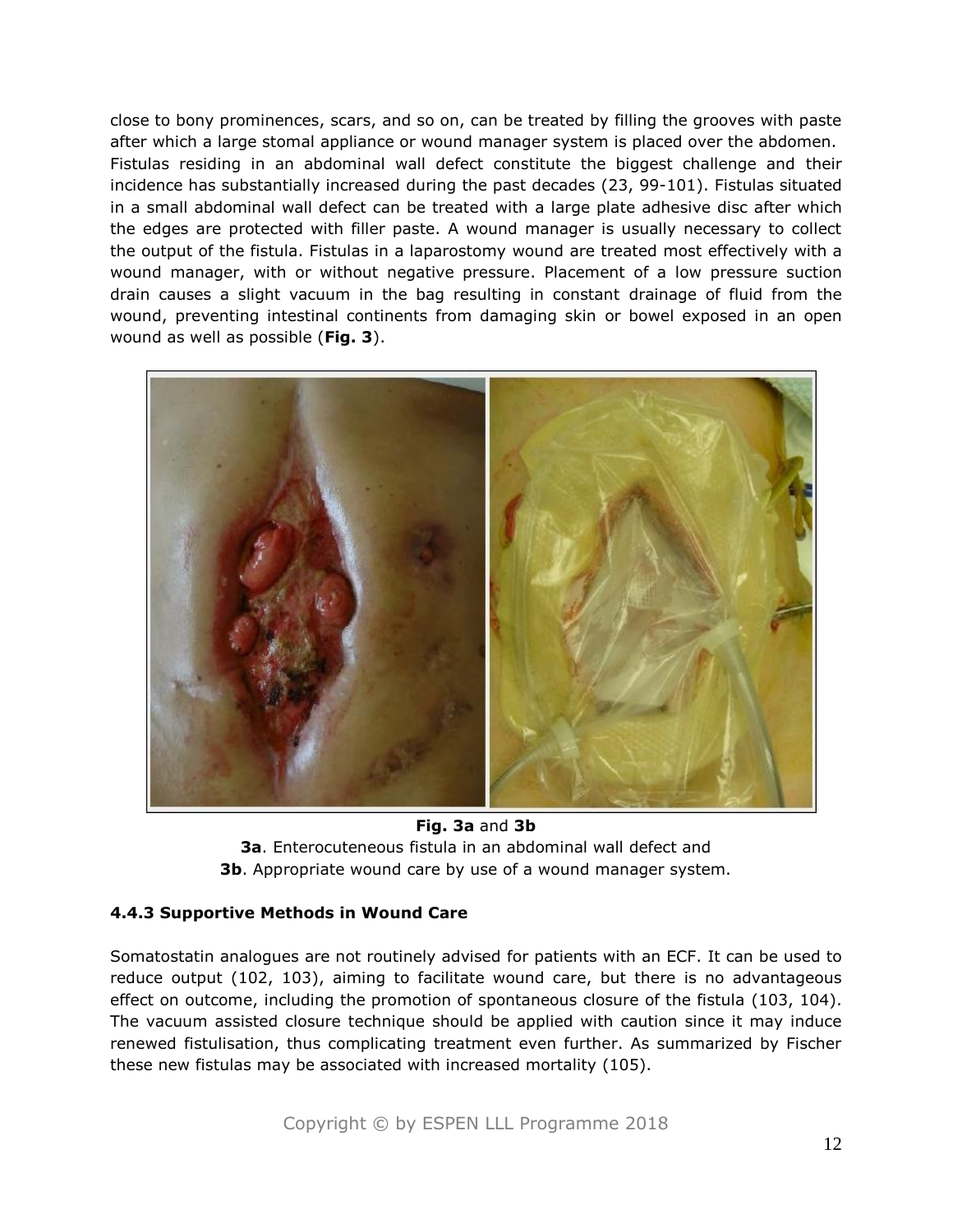# **4.5 Anatomical Evaluation**

#### **4.5.1 Macroscopic Analysis of the Abdomen and Discharge**

Macroscopic diagnosis of an ECF in a dehiscent abdominal wall with the intestine including the fistula directly at sight does not pose great problems (**Fig. 4**). Fluid from the small intestine has a low viscosity and a green-yellowish color caused by the relatively high amount of bile salts and bilirubin. Fluid from the large intestine has a more brownish aspect, is more odorous, and has a higher viscosity. Also, output volume from the large intestine is, with few exceptions, lower than 500mL/day (106). However, macroscopic scrutiny of fluid discharge will not always be conclusive, especially when fluid discharge from the fistula is low or when the fistula connects with an abscess cavity or with a defunctioned loop (**Fig. 4**).



Copyright © by ESPEN LLL Programme 2018 **Fig. 4** Flow chart of establishing the anatomy of the fistula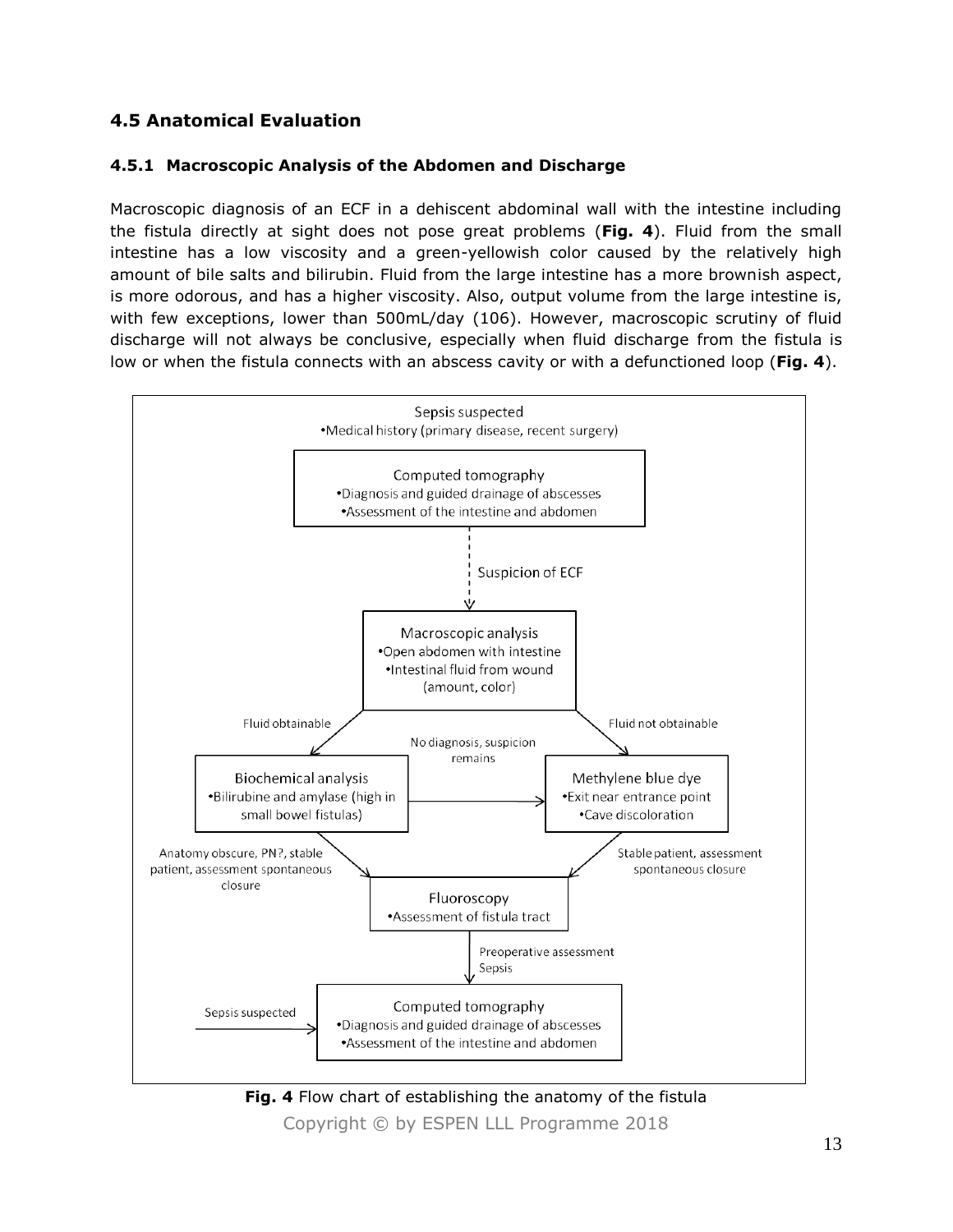#### **4.5.2 Methylene Blue Dye**

When macroscopic analysis of intestinal fluid provides insufficient information, methylene blue can allow detection of an ECF (107). The ECF can be visualized after oral ingestion of methylene blue or by rectal enema. When the methylene blue is dark and appears quickly after supplementation, the intestinal defect is most likely situated near the entrance point of the blue dye. However, false negative results may occur when the ECF drains directly into an abscess cavity or resides in a defunctionalized loop. It should also be considered that methylene blue can be reduced to the colorless leucomethylene in high concentrations of bacteria (>10\*E9 colony forming units/mL), leading to false negative results (108). It implies a high false negative outcome when the distance between the entrance point the dye and the fistula is long, and when the ECF resides in the colon, containing  $>10*E11$  colony forming units/mL. Additionally, intestinal bacterial overgrowth can easily occur in patients who depend on parenteral nutrition and/or with enteral starvation (109). Methylene blue is rapidly absorbed and will, if given in large amounts, slightly color serous fluids and more strongly urine. This should be taken into account when fluid secretions show a light blue color hours after instillation into a fistula. Nevertheless, administration of methylene blue is easy, cheap and can provide in some cases quick results and provides, in some cases, rapid confirmation of the presence of an ECF (107).

## **4.5.3 Biochemical Analysis**

A third method to diagnose the ECF involves biochemical analysis of intestinal fluid discharging from the wound. Measurement of bilirubin and amylase in the intestinal fluid discharge is easy, cheap and provides quick results and is more informative about the anatomy of the ECF than methods described above. Although this method is frequently practiced there are no studies providing information on cut-off points to discriminate small from large bowel fistulas.

## **4.5.4 Radiological Imaging**

The aforementioned diagnostic procedures will in most cases provide useful information about a single uncomplicated fistula. When spontaneous closure is expected, simple diagnosis of the ECF and its anatomy will suffice. However, the diagnostic procedures described above will occasionally fail to furnish definitive information and radiological imaging techniques will be needed to characterize the ECF, especially preoperatively. Radiological imaging not only allows to define the exact anatomical origin of the ECF, but also to assess the exact course of the ECF, the length of the intestine proximal and distal to the fistula, and the presence of stenoses or obstructions that possibly impede spontaneous closure or postoperative suture healing. More importantly, abscesses can be detected and subsequently drained under radiological guidance (25, 110). This may prevent invasive operative procedures and associated development of complications especially in patients suffering from active infection (111). Hereby, it constitutes an important adjunct to the first phase of fistula management, controlling sepsis.

Contrast medium is used to visualize the fistula tract. Barium is a suitable medium to provide detailed information on mucosal surfaces as it remains undiluted (112), but when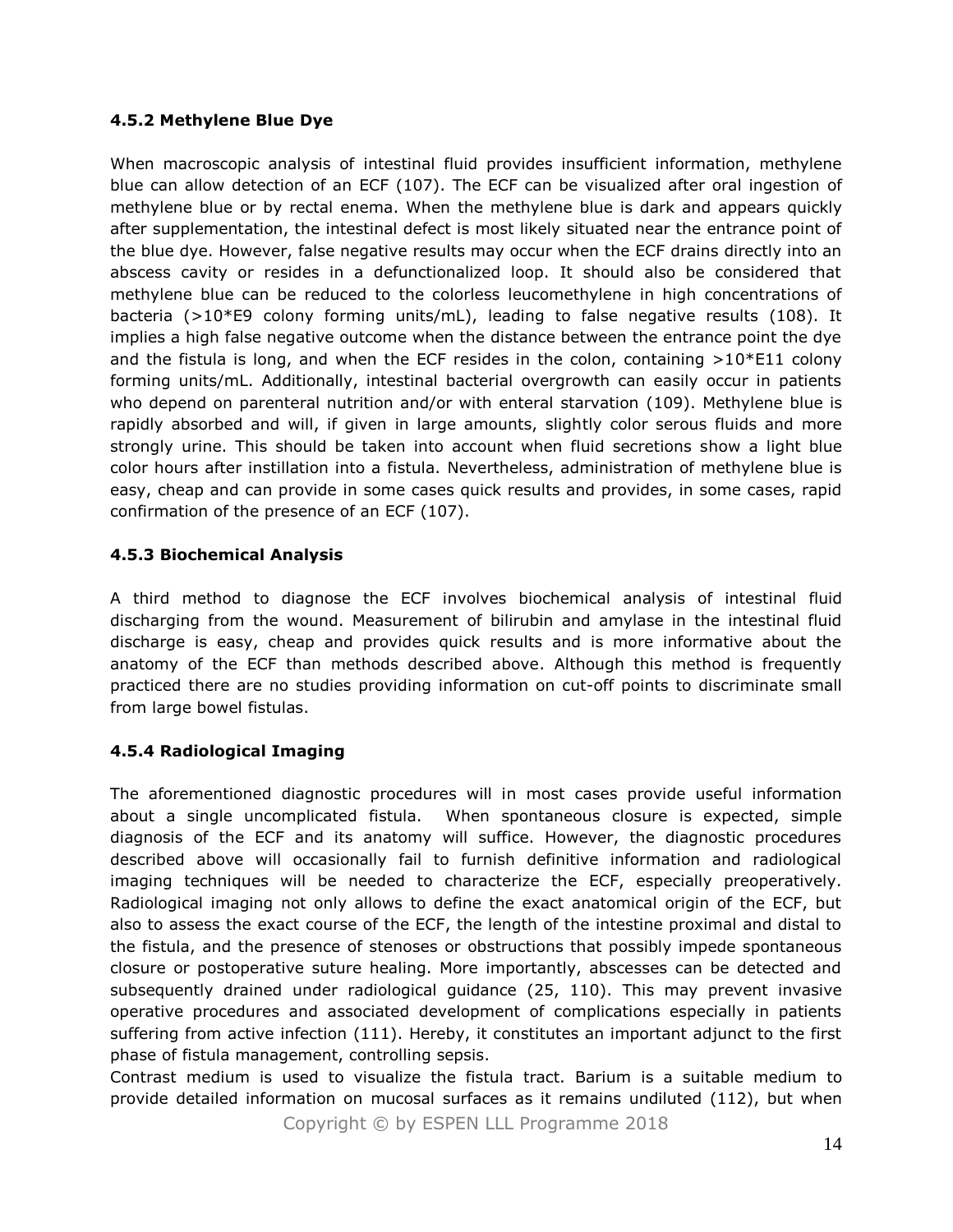leaking into the peritoneal cavity may cause chemical peritonitis (113). Therefore, iodinated water-soluble contrast medium should be used instead. Nevertheless, when examination with an aqueous contrast medium provides no conclusive results the intestinal defect is probably too small and application of barium-contrast is recommended (114). Filling the fistula canal in combination with oral and rectal infusion of contrast medium provides the most complete information regarding the anatomy of the fistula and the intestine (115). Insertion of a small catheter into the external opening of the ECF followed by gentle injection of water soluble contrast medium directly into the tract most often achieves complete filling of the tract. Fistulography can be performed with fluoroscopy and CT-scanning, and in rare cases with ultrasonography or magnetic resonance imaging (MRI).

#### **4.5.4.1 Fluoroscopy**

Water soluble contrast medium is injected into the cutaneous opening of the fistula for a dynamic follow through providing a two dimensional image (**Fig. 5**) (116). However, fluoroscopy does not provide information about the complete fistula tract, the gastrointestinal tract (including stenoses and obstructions), and abdominal abscesses. Furthermore, narrow fistula tracts do not always fill with contrast medium impeding fluoroscopic visualization (and other imaging). A supplementary CT-scan is indicated for these patients.



**Fig. 5** Fluoroscopic image of the ECF.

A catheter is inserted in the external opening of the skin and filled with contrast fluid. Fluoroscopic image shows filling of the intestine with contrast fluid.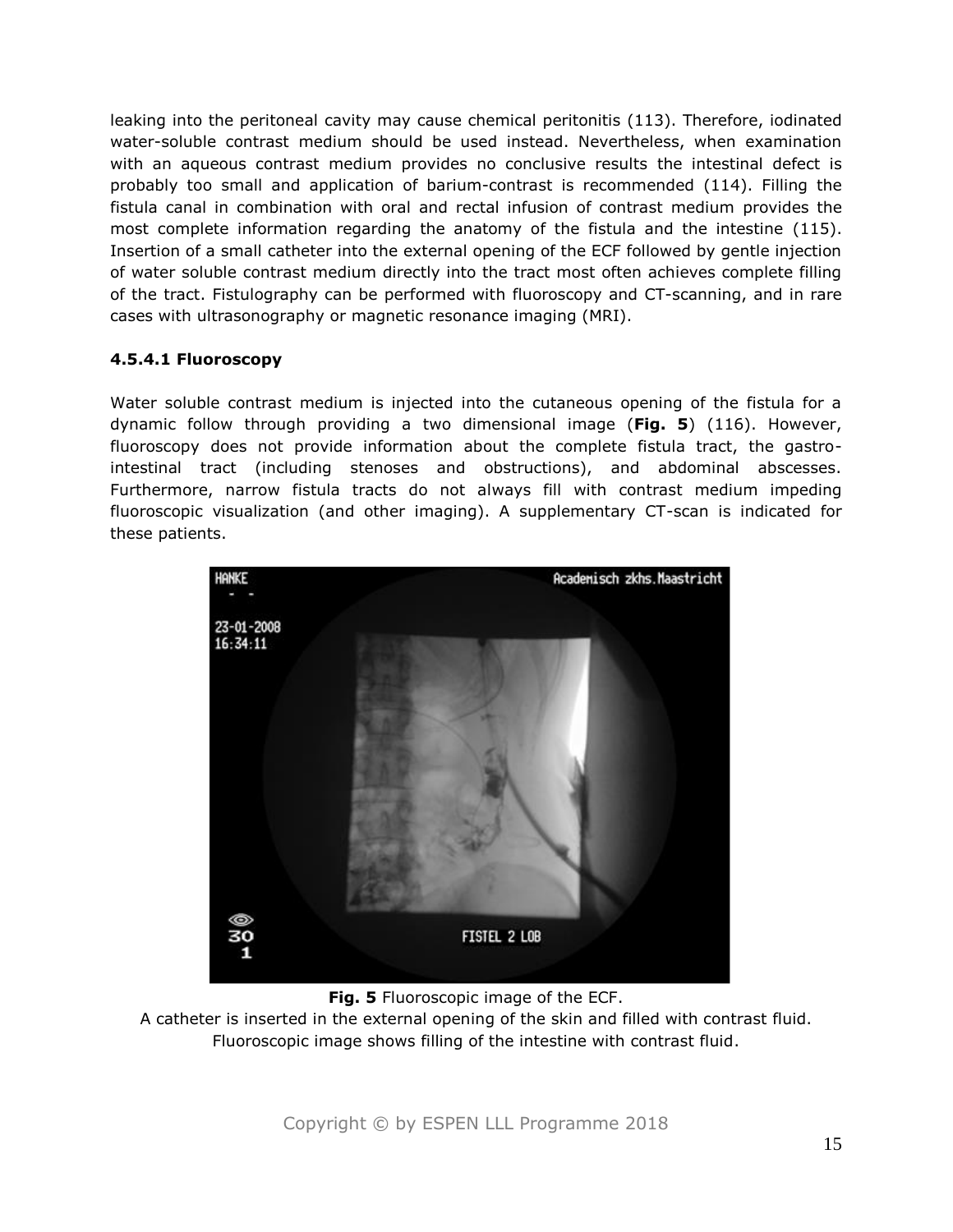#### **4.5.4.2 Computed Tomography**

A CT-scan is recommended when a patient displays any sign of sepsis or poor clinical progression. Thin slides provide a clear three dimensional image, properly differentiating separate bowel loops (**Fig. 6**). Before the examination the intestine needs to be filled with water-soluble contrast medium to distinguish bowel from extra-intestinal fluid collections. During the examination, administration of intravenous contrast is helpful to diagnose abscesses. Pre- and post hydration is necessary to prevent contrast nephropathy, even more so in patients with compromised renal function. In addition CT-scanning exposes patients to higher amounts of radiation than conventional radiology like intestinal follow through or barium enema. CT scanning has the added advantage that it allows radiology guided drainage when an abscess is detected (110, 117). The introduction of radiological drainage has enabled postponement of surgical intervention in patients with an ECF partially accounting for the improved outcome in these patients (13).



**Fig. 6** Computed tomographic image of the ECF. Computed tomographic images of a female patient with an enterocutaneous fistula originating from the small intestine.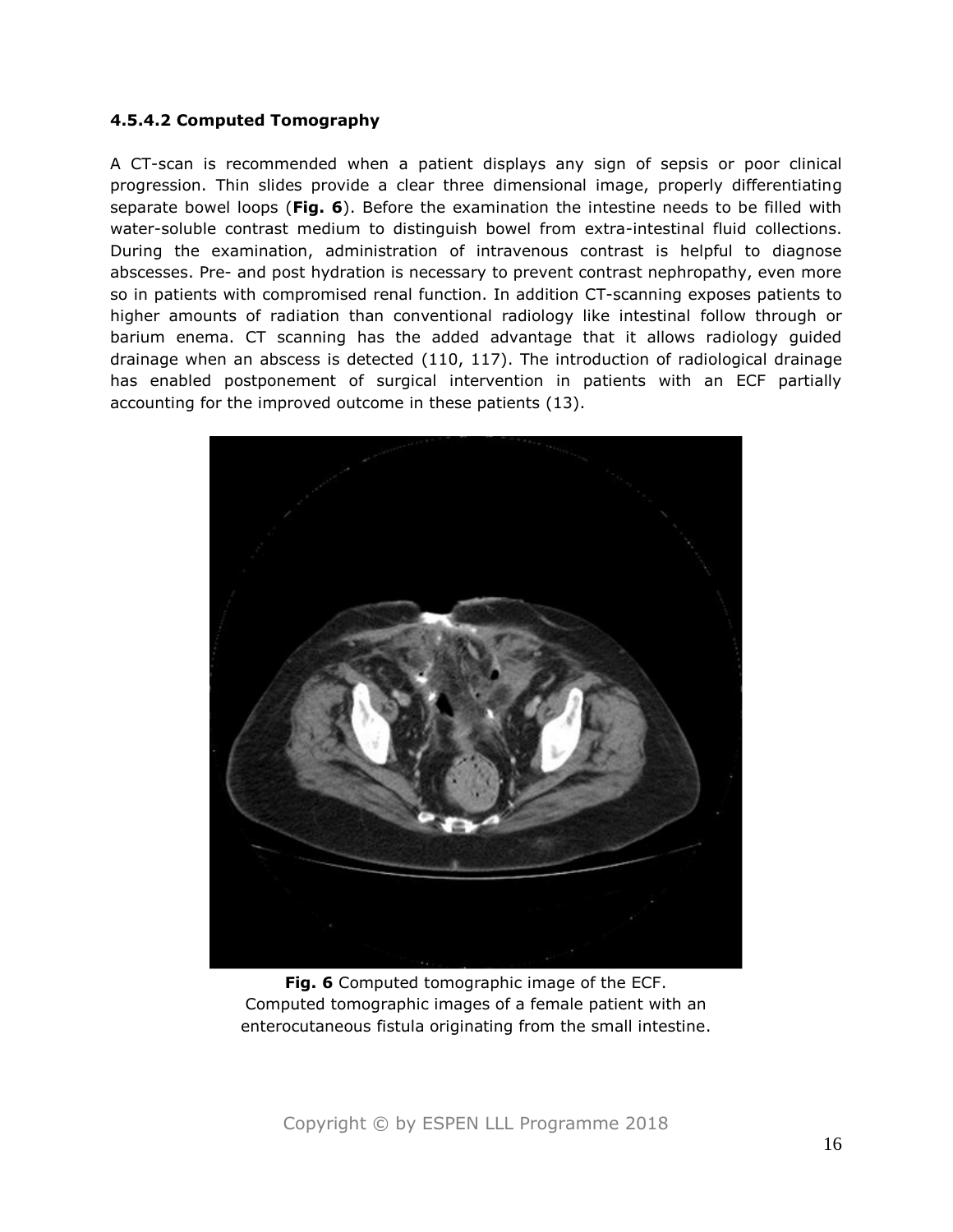# **4.6 Monitoring and Timing of Re-intervention**

## **4.6.1 Spontaneous Closure**

Spontaneous closure ranges from 20 to 70% (17, 18, 44, 118). It occurs more frequently in fistulas originating from the stomach and duodenum than from other parts of the intestine (13, 119). Spontaneous closure rarely occurs when anatomical properties are unfavourable such as intestinal obstruction, complete discontinuity, presence of a foreign body, a fistula in the intestine involved in the inflammatory disease, presence of undrained sepsis and radiation enteritis (120, 121). Fistula located in an abdominal wall defect have shown reduced tendency for spontaneous closure (**Table 1**) (99, 122). In a multivariable analysis, Campos *et al.* reported a spontaneous closure rate of 31% and concluded that non-surgical cause, high output, referrals from other hospital and infectious complications negatively and independently influenced spontaneous closure of gastrointestinal fistulas including biliary and pancreatic fistulas (118). Studies published in more recent years found reduced tendency for spontaneous closure in high output fistulas, presence of co-morbidity, jejunal fistulas and fistulas in a open abdominal wall after multivariable analysis (123-125). Additionally, increasing the period of convalescence allowed an increase of spontaneous closure from 16 to 29% (126). The TNF-alfa inhibitor infliximab showed to significantly increase in spontaneous closure within 54 weeks of analysis compared to a placebo group in patients with Crohn's disease (127). A report from the large GETAID group from France showed that up to a third of simple Crohns fistulae had healed with Infliximab therapy. Caution was advised as to excluding complex fistulae, distal stenosis and intra-abdominal sepsis. A report of three non-Crohn patients also showed spontaneous closure with infliximab (128). EAF never close spontaneously.

## **4.6.2 Timing of Surgery**

When spontaneous closure does not occur, an operative procedure will be required to close the fistula. The majority of ECF will need operative closure. Before reverting to the restorative procedure the patient must be in a stable health state. This is considered from a medical as well as a (more subjective) psychological point of view. The patient must be mentally willing to proceed to the restorative procedure and be confident that outcome will be successful. The patient should be mobile with interest in his/her surroundings and eager to return home.

Clinical signs of improvement include reduction of oedema, a negative fluid balance and increased muscle strength. Infection parameters must normalise and the plasma albumin level must increase to normal or near-normal level (129, 130). Abatement of sepsis allows improvement of the nutritional status when properly nourished. Before the introduction of parenteral and sophisticated enteral nutrition the restorative procedure was performed after a relatively short period of convalescence to shorten the period that patients were suboptimally nourished (5). Since the introduction of parenteral nutrition and enteral forms of artificial nutrition it has been possible to postpone surgical intervention until sepsis has been adequately treated and patient's health status is stabilised (131).

Low albumin level as a measure of inflammatory activity is associated with negative outcome and should normalise before commencing the restorative procedure (28, 125, 129,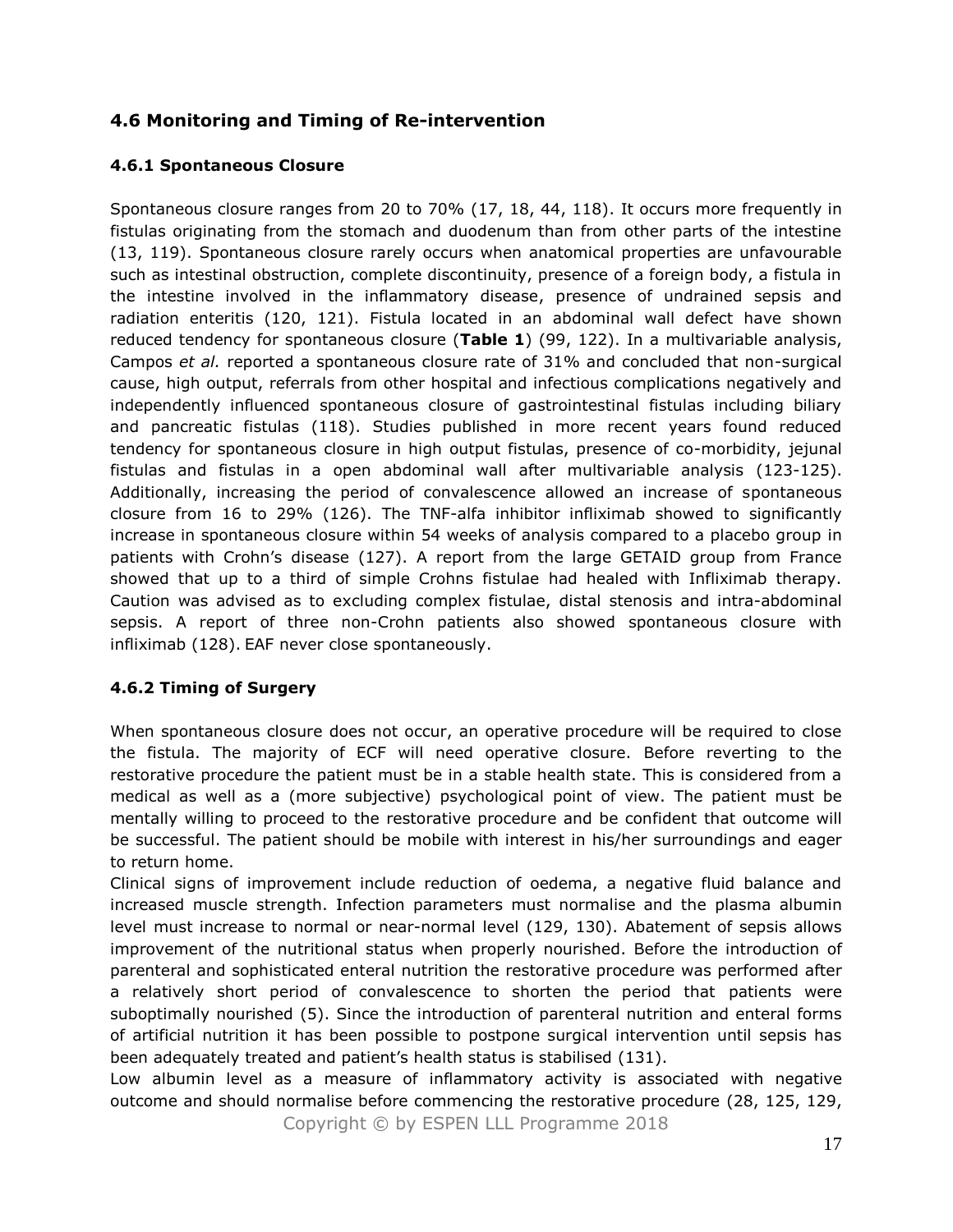132, 133). However, in a prospective study (126) it was demonstrated that in a significant amount of patients (20%) it was not feasible to increase albumin levels above 25 g/L (the pre-set target for the restorative procedure)in the time frame discussed. In these cases patients were either too ill and had to undergo an emergency operation or had a stable albumin concentration after a period of convalescence that showed no tendency to increase. In contrast, a multivariable analysis showed a significant decreased risk of recurrence when period of convalescence was prolonged (126). In a recent systematic review it was possible to estimate an ideal time for surgery. These authors suggest a time interval between 6 and 12 months in order for optimal patient physiology to take place and reduce operative mortality and morbidity as well as reducing fistula recurrence (134). Martinez and colleagues did not study the relation between period of convalescence and recurrence rate but did show that recurrence rate was associated with high output fistula and non-resection surgical option (132). Additional variables that negatively influence success of surgical outcome include location of the fistula in the jejunum, presence of multiple fistulas (28), high output fistulas (118), co-morbidity (124) and increased age (133).

## **4.7 Surgical Strategy**

At present, 60 to 80% of patients will usually require a restorative procedure which is successful in 85 to 90% of these cases (18, 28). The restorative operation should be performed with care and patience. Most reviews come from specialist centres who can have experienced surgeons operating together, the prolonged theatre time and often postoperative intensive care facilities required regularly required. The procedure requires careful adhesiolysis and removal of obstructions/stenoses distal to the ECF. Subsequently, the fistula tract including the diseased part of the bowel is resected. The number of anastomoses should be minimized, sometimes requiring resection of a larger section of intestine when two or more ECFs are widely apart from each other or when renewed bowel lacerations have been made during the dissection. This allows to limit the number of anastomoses. The location of the anastomosis should preferably be positioned in such a way that it is covered with healthy surrounding tissue and thus protected from other sutures, abscesses and meshes. The abdominal muscle/fascia layers are closed with two-three layers of absorbable vicryl mesh when the fascia cannot be approximated.

# **5. Recovery**

After the restorative procedure, full recovery requires a long period of rehabilitation to regain a satisfactory quality of life which means that they should be physically, mentally, cognitively and immunologically healthy. The chronic inflammatory state inevitably leads to a substantial loss of muscle mass which can generally not be fully restored before surgery. The restorative operation generally is a major procedure that all by itself leads to a catabolic state from which patients only fully recover after six weeks to three months. Thus nutritional guidance is needed in the immediate postoperative phase and patients need to rehabilitate actively either themselves or with the help of physiotherapists. A minority of patients becomes dependent on home PN because of insufficient intestine left to ensure adequate absorption of nutrients. These patients require life-long guidance and specialised support.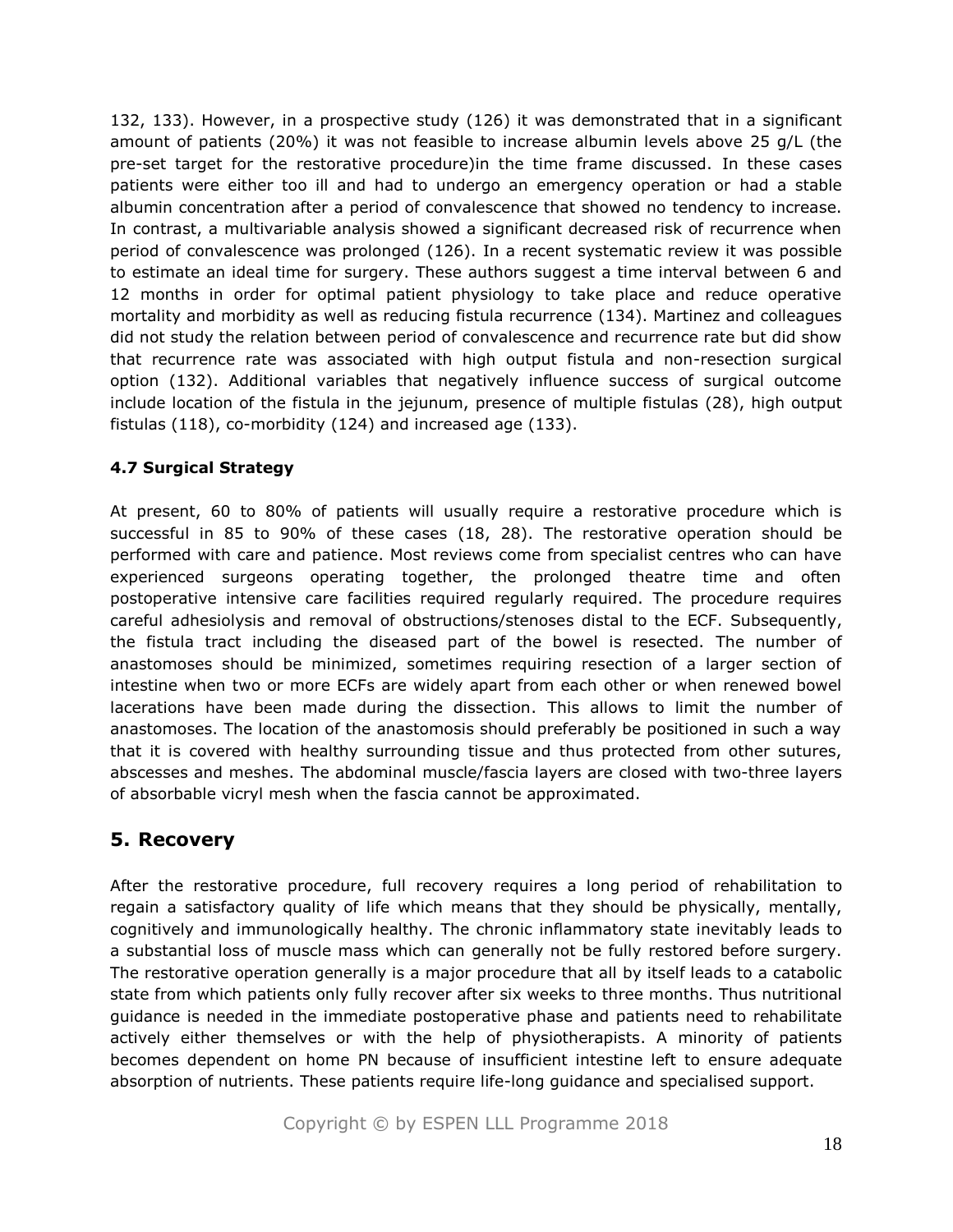Mortality has reduced from 40% to 10-20% over the past decades (1-3). Recent studies suggest that overall mortality has stabilized at 10-20% (123, 124, 126). However, there appears to be a reduced postoperative mortality rate (135, 136). This shift can be attributed to a better preoperative selection of patients fit for surgery. However, considering the overall stable mortality rate it also implies that a certain subset of patients are significantly ill and will succumb to the disease irrespective of an attempt of surgical repair.

Long-term health related quality of appeared to be satisfactory in patients with an ECF (137). On average patients were able to perform daily activities without much hindrance. Nevertheless, quality of life seems to equal those of patients admitted to the ICU.

# **6. Summary**

Patients with an ECF experience a high morbidity and mortality rate, making their treatment challenging. The introduction of antimicrobial therapy, parenteral nutrition and CT-guided drainage of abscesses have been important medical advancement in the treatment of these patients. Treatment should occur according to guidelines by a multi-disciplinary team. Several groups have described the basic focus of the guideline all revolving around the control of sepsis, optimisation of nutritional status, wound care, establishment of the anatomy of the ECF, timing of surgery and surgical strategy, the SOWATS guideline. The severity of disease in patients that have developed fistulas, the complexity of their treatment and their rarity makes it advisable to treat these patients in centres (often termed Intestinal failure units) where sufficient patients are treated to acquire enough experience and expertise to achieve good result minimizing morbidity and mortality.

# **7. References**

- 1. Dudrick SJ, Maharaj AR, McKelvey AA. Artificial nutritional support in patients with gastrointestinal fistulas. *World J Surg 1999*;**23**(6)**:**570-6.
- 2. Lynch AC, Delaney CP, Senagore AJ, Connor JT, Remzi FH, Fazio VW. Clinical outcome and factors predictive of recurrence after enterocutaneous fistula surgery. *Ann Surg 2004*;**240**(5)**:**825-31.
- 3. Soeters PB, Ebeid AM, Fischer JE. Review of 404 patients with gastrointestinal fistulas. Impact of parenteral nutrition. *Ann Surg 1979*;**190**(2)**:**189-202.
- 4. Edmunds LH, Jr., Williams GM, Welch CE. External fistulas arising from the gastrointestinal tract. *Ann Surg 1960*;**152:**445-71.
- 5. Chapman R, Foran R, Dunphy JE. Management of Intestinal Fistulas. *Am J Surg 1964*;**108:**157-64.
- 6. Scott NA, Leinhardt DJ, O'Hanrahan T, Finnegan S, Shaffer JL, Irving MH. Spectrum of intestinal failure in a specialised unit. *Lancet 1991*;**337**(8739)**:**471-3.
- 7. Chintapatla S, Scott NA. Intestinal failure in complex gastrointestinal fistulae. *Nutrition 2002*;**18**(11-12)**:**991-6.
- 8. Wainstein DE, Fernandez E, Gonzalez D, Chara O, Berkowski D. Treatment of Highoutput Enterocutaneous Fistulas with a Vacuum-compaction Device. A Ten-year Experience. *World J Surg 2008*.
- 9. European Commission. Regulation (EC) No 141/2000 of the European Parliament and of the Council of 16 December 1999 on orphan medicinal products. [http://eur](http://eur-lex.europa.eu/JOIndex.do?year=2000&serie=L&textfield2=18&Submit=Search&_submit=Search&ihmlang=en)[lex.europa.eu/JOIndex.do?year=2000&serie=L&textfield2=18&Submit=Search&\\_sub](http://eur-lex.europa.eu/JOIndex.do?year=2000&serie=L&textfield2=18&Submit=Search&_submit=Search&ihmlang=en) [mit=Search&ihmlang=en](http://eur-lex.europa.eu/JOIndex.do?year=2000&serie=L&textfield2=18&Submit=Search&_submit=Search&ihmlang=en) (Accessed March, 2010).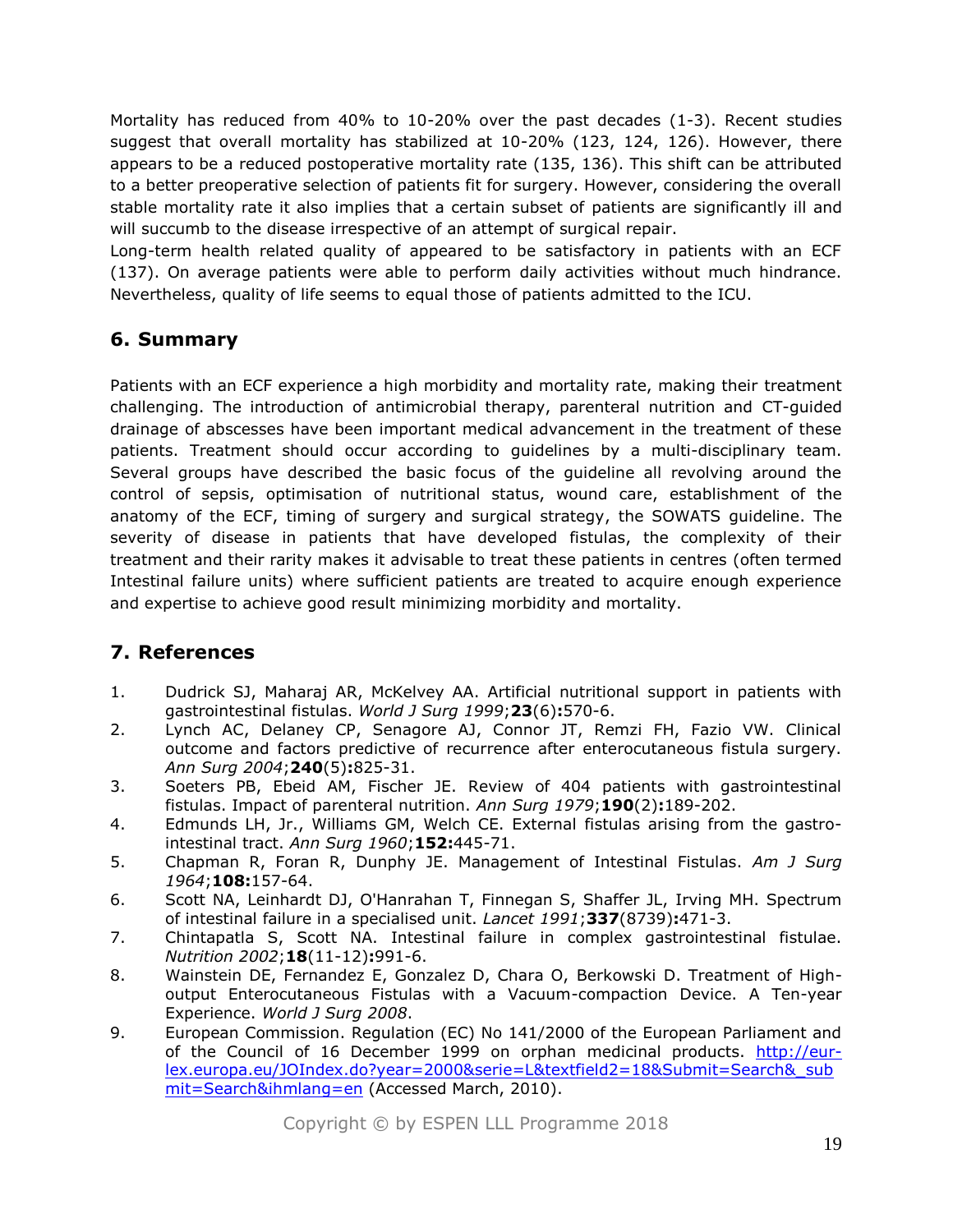- 10. Carlson GL. Surgical management of intestinal failure. *Proc Nutr Soc 2003*;**62**(3)**:**711-8.
- 11. Schuberth O, Wretlind A. Intravenous fat emulsions, phosphatides and emulsifying agents. Clinical and experimental studies. *Acta Chir Scand 1961*;**supp 278**(1).
- 12. Dudrick SJ, Wilmore DW, Vars HM, Rhoads JE. Long-term total parenteral nutrition with growth, development, and positive nitrogen balance. *Surgery 1968*;**64**(1)**:**134- 42.
- 13. Rinsema W. Thesis: Gastro-intestinal Fistulas, Management and Results of treatment: Maastricht University, 1992.
- 14. Pironi et al. ESPEN endorsed recommendations. Definition and classification of intestinal failure in adults Clinical Nutrition 34 (2015) 171-180.
- 15. Lal S, Teubner A, Shaffer JL. Review article: intestinal failure. *Aliment Pharmacol Ther 2006*;**24**(1)**:**19-31.
- 16. McIntyre PB, Ritchie JK, Hawley PR, Bartram CI, Lennard-Jones JE. Management of enterocutaneous fistulas: a review of 132 cases. *Br J Surg 1984*;**71**(4)**:**293-6.
- 17. Li J, Ren J, Zhu W, Yin L, Han J. Management of enterocutaneous fistulas: 30-year clinical experience. *Chin Med J (Engl) 2003*;**116**(2)**:**171-5.
- 18. Hollington P, Mawdsley J, Lim W, Gabe SM, Forbes A, Windsor AJ. An 11-year experience of enterocutaneous fistula. *Br J Surg 2004*;**91**(12)**:**1646-51.
- 19. Rinsema W, Gouma DJ, von Meyenfeldt MF, Soeters PB. Reinfusion of secretions from high-output proximal stomas or fistulas. *Surg Gynecol Obstet 1988*;**167**(5)**:**372-6.
- 20. Klek et al .ESPEN endorsed recommendation. Management of acute intestinal failure: A position paper from the European Society for Clinical Nutrition and Metabolism (ESPEN).
- 21. Lloyd DA, Gabe SM, Windsor AC. Nutrition and management of enterocutaneous fistula. *Br J Surg 2006*;**93**(9)**:**1045-55.
- 22. Rinsema W, Gouma DJ, von Meyenfeldt MF, van der Linden CJ, Soeters PB. Primary conservative management of external small-bowel fistulas. Changing composition of fistula series? *Acta Chir Scand 1990*;**156**(6-7)**:**457-62.
- 23. Schein M, Decker GA. Postoperative external alimentary tract fistulas. *Am J Surg 1991*;**161**(4)**:**435-8.
- 24. Levy MM, Fink MP, Marshall JC, et al. 2001 SCCM/ESICM/ACCP/ATS/SIS International Sepsis Definitions Conference. *Crit Care Med 2003*;**31**(4)**:**1250-6.
- 25. Gerzof SG, Robbins AH, Johnson WC, Birkett DH, Nabseth DC. Percutaneous catheter drainage of abdominal abscesses: a five-year experience. *N Engl J Med 1981*;**305**(12)**:**653-7.
- 26. van Ruler O, Mahler CW, Boer KR, et al. Comparison of on-demand vs planned relaparotomy strategy in patients with severe peritonitis: a randomized trial. *Jama 2007*;**298**(8)**:**865-72.
- 27. Soeters PB, Reijven PL, van Bokhorst-de van der Schueren MA, et al. A rational approach to nutritional assessment. *Clin Nutr 2008*;**27**(5)**:**706-16.
- 28. Martinez JL, Luque-de-Leon E, Mier J, Blanco-Benavides R, Robledo F. Systematic Management of Postoperative Enterocutaneous Fistulas: Factors Related to Outcomes. *World J Surg 2007*.
- 29. Schirmer CC, Gurski RR, Gugel FL, Lazzaron AR, Brentano L, Kruel CD. Alternative surgical treatment for complex enterocutaneous fistula. *Int Surg 1999*;**84**(1)**:**29-34.
- 30. Kondrup J, Rasmussen HH, Hamberg O, Stanga Z. Nutritional risk screening (NRS 2002): a new method based on an analysis of controlled clinical trials. *Clin Nutr 2003*;**22**(3)**:**321-36.
- 31. Elia M. Screening for Malnutrition: A Multidisciplinary Responsibility. Development and Use of the Malnutrition Universal Screening Tool ('MUST') for Adults. *Redditch: BAPEN. 2003*.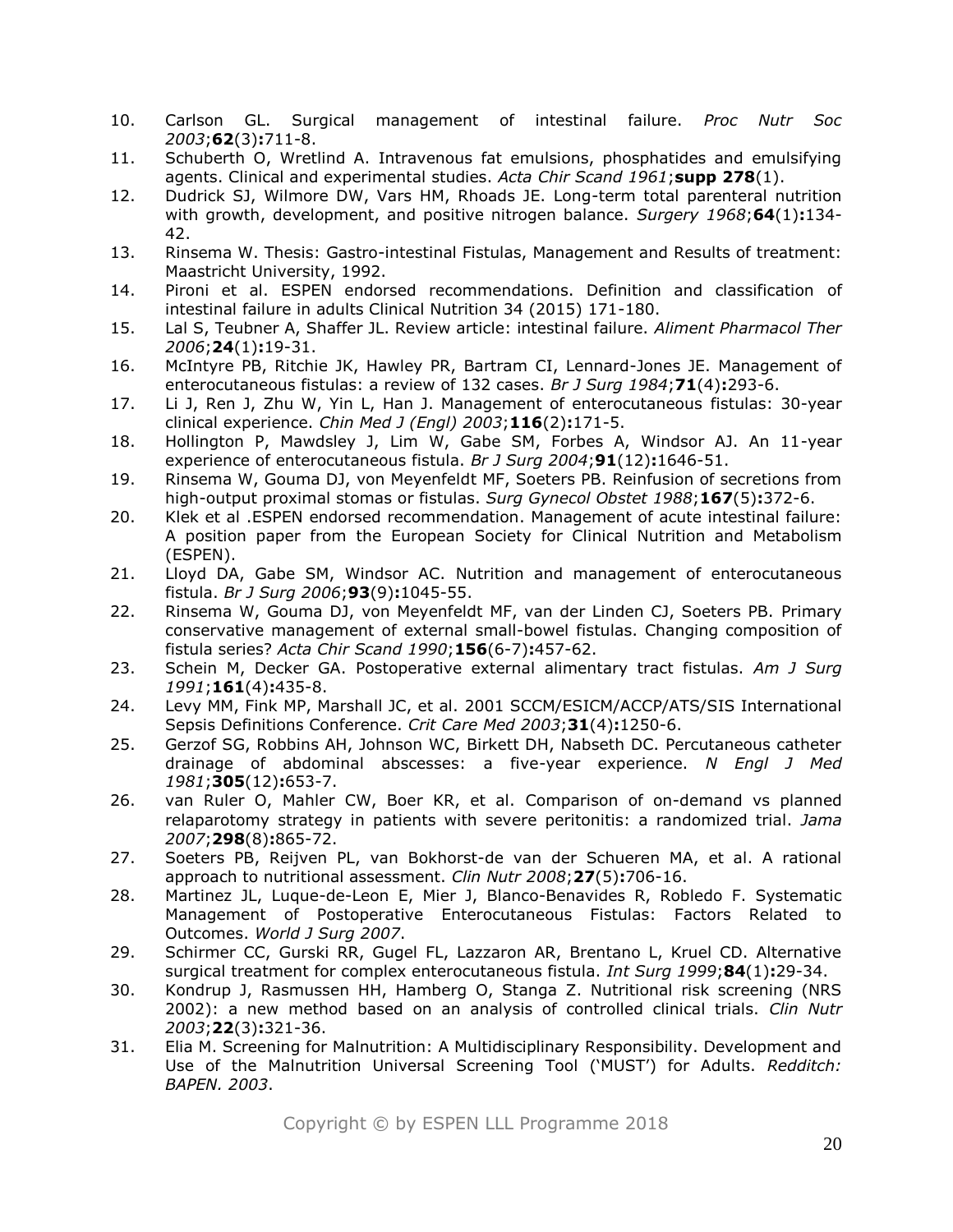- 32. Pham NV, Cox-Reijven PL, Greve JW, Soeters PB. Application of subjective global assessment as a screening tool for malnutrition in surgical patients in Vietnam. *Clin Nutr 2006*;**25**(1)**:**102-8.
- 33. Luyer MD, Buurman WA, Hadfoune M, et al. Pretreatment with high-fat enteral nutrition reduces endotoxin and tumor necrosis factor-alpha and preserves gut barrier function early after hemorrhagic shock. *Shock 2004*;**21**(1)**:**65-71.
- 34. Quigley EM, Marsh MN, Shaffer JL, Markin RS. Hepatobiliary complications of total parenteral nutrition. *Gastroenterology 1993*;**104**(1)**:**286-301.
- 35. Kompan L, Kremzar B, Gadzijev E, Prosek M. Effects of early enteral nutrition on intestinal permeability and the development of multiple organ failure after multiple injury. *Intensive Care Med 1999*;**25**(2)**:**157-61.
- 36. Luyer MD, Jacobs JA, Vreugdenhil AC, et al. Enteral administration of high-fat nutrition before and directly after hemorrhagic shock reduces endotoxemia and bacterial translocation. *Ann Surg 2004*;**239**(2)**:**257-64.
- 37. Ovayolu N, Torun S, Ucan O, et al. Review of data of the patients receiving total parenteral nutrition at the intensive care unit of a university hospital. *J Natl Med Assoc 2006*;**98**(12)**:**1958-62.
- 38. Thompson JS. The intestinal response to critical illness. *Am J Gastroenterol 1995*;**90**(2)**:**190-200.
- 39. Soeters PB, Luyer MD, Greve JW, Buurman WA. The significance of bowel permeability. *Curr Opin Clin Nutr Metab Care 2007*;**10**(5)**:**632-8.
- 40. Schein M. What's new in postoperative enterocutaneous fistulas? *World J Surg 2008*;**32**(3)**:**336-8.
- 41. Teubner A, Morrison K, Ravishankar HR, Anderson ID, Scott NA, Carlson GL. Fistuloclysis can successfully replace parenteral feeding in the nutritional support of patients with enterocutaneous fistula. *Br J Surg 2004*;**91**(5)**:**625-31.
- 42. [Chyme reinfusion in patients with intestinal failure due to temporary double](https://www.ncbi.nlm.nih.gov/pubmed/27161895)  [enterostomy: A 15-year prospective cohort in a referral centre.](https://www.ncbi.nlm.nih.gov/pubmed/27161895) Picot D, Layec S, Dussaulx L, Trivin F, Thibault R. Clin Nutr. 2017 Apr**;36**(2):593-600.
- 43. Fazio VW, Coutsoftides T, Steiger E. Factors influencing the outcome of treatment of small bowel cutaneous fistula. *World J Surg 1983*;**7**(4)**:**481-8.
- 44. MacFadyen BV, Jr., Dudrick SJ, Ruberg RL. Management of gastrointestinal fistulas with parenteral hyperalimentation. *Surgery 1973*;**74**(1)**:**100-5.
- 45. Aguirre A, Fischer JE, Welch CE. The role of surgery and hyperalimentation in therapy of gastrointestinal-cutaneous fistulae. *Ann Surg 1974*;**180**(4)**:**393-401.
- 46. Grau T, Bonet A, Rubio M, et al. Liver dysfunction associated with artificial nutrition in critically ill patients. *Crit Care 2007*;**11**(1)**:**R10.
- 47. Llop J, Sabin P, Garau M, et al. The importance of clinical factors in parenteral nutrition-associated hypertriglyceridemia. *Clin Nutr 2003*;**22**(6)**:**577-83.
- 48. Angulo P. Nonalcoholic fatty liver disease. *N Engl J Med 2002*;**346**(16)**:**1221-31.
- 49. Wichmann MW, Thul P, Czarnetzki HD, Morlion BJ, Kemen M, Jauch KW. Evaluation of clinical safety and beneficial effects of a fish oil containing lipid emulsion (Lipoplus, MLF541): data from a prospective, randomized, multicenter trial. *Crit Care Med 2007*;**35**(3)**:**700-6.
- 50. Jiang ZM, Wilmore DW, Wang XR, et al. Randomized clinical trial of intravenous soybean oil alone versus soybean oil plus fish oil emulsion after gastrointestinal cancer surgery. *Br J Surg*;**97**(6)**:**804-9.
- 51. Linseisen J, Hoffmann J, Lienhard S, Jauch KW, Wolfram G. Antioxidant status of surgical patients receiving TPN with an omega-3-fatty acid-containing lipid emulsion supplemented with alpha-tocopherol. *Clin Nutr 2000*;**19**(3)**:**177-84.
- 52. Cano NJ, Saingra Y, Dupuy AM, et al. Intradialytic parenteral nutrition: comparison of olive oil versus soybean oil-based lipid emulsions. *Br J Nutr 2006*;**95**(1)**:**152-9.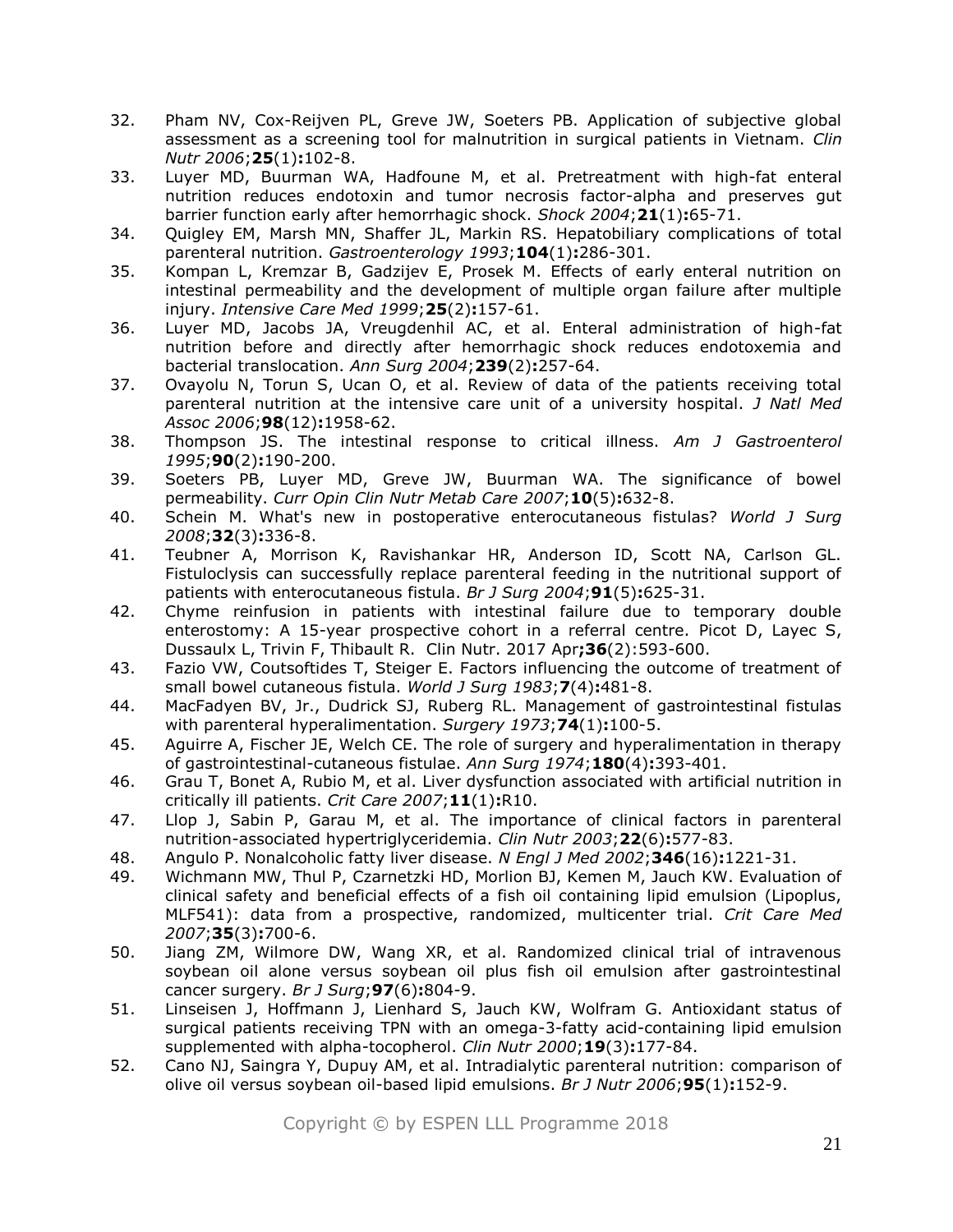- 53. Gobel Y, Koletzko B, Bohles HJ, et al. Parenteral fat emulsions based on olive and soybean oils: a randomized clinical trial in preterm infants. *J Pediatr Gastroenterol Nutr 2003*;**37**(2)**:**161-7.
- 54. Goulet O, de Potter S, Antebi H, et al. Long-term efficacy and safety of a new olive oil-based intravenous fat emulsion in pediatric patients: a double-blind randomized study. *Am J Clin Nutr 1999*;**70**(3)**:**338-45.
- 55. Webb AN, Hardy P, Peterkin M, et al. Tolerability and safety of olive oil-based lipid emulsion in critically ill neonates: a blinded randomized trial. *Nutrition 2008*;**24**(11- 12)**:**1057-64.
- 56. Badia-Tahull MB, Llop-Talaveron JM, Leiva-Badosa E, et al. A randomised study on the clinical progress of high-risk elective major gastrointestinal surgery patients treated with olive oil-based parenteral nutrition with or without a fish oil supplement. *Br J Nutr*;**104**(5)**:**737-41.
- 57. Piper SN, Schade I, Beschmann RB, Maleck WH, Boldt J, Rohm KD. Hepatocellular integrity after parenteral nutrition: comparison of a fish-oil-containing lipid emulsion with an olive-soybean oil-based lipid emulsion. *Eur J Anaesthesiol 2009*;**26**(12)**:**1076- 82.
- 58. Garcia-de-Lorenzo A, Denia R, Atlan P, et al. Parenteral nutrition providing a restricted amount of linoleic acid in severely burned patients: a randomised doubleblind study of an olive oil-based lipid emulsion v. medium/long-chain triacylglycerols. *Br J Nutr 2005*;**94**(2)**:**221-30.
- 59. Bellantone R, Bossola M, Carriero C, et al. Structured versus long-chain triglycerides: a safety, tolerance, and efficacy randomized study in colorectal surgical patients. *JPEN J Parenter Enteral Nutr 1999*;**23**(3)**:**123-7.
- 60. Rubin M, Moser A, Vaserberg N, et al. Structured triacylglycerol emulsion, containing both medium- and long-chain fatty acids, in long-term home parenteral nutrition: a double-blind randomized cross-over study. *Nutrition 2000*;**16**(2)**:**95-100.
- 61. Sandstrom R, Hyltander A, Korner U, Lundholm K. Structured triglycerides were well tolerated and induced increased whole body fat oxidation compared with long-chain triglycerides in postoperative patients. *JPEN J Parenter Enteral Nutr 1995*;**19**(5)**:**381- 6.
- 62. Nordenstrom J, Thorne A, Olivecrona T. Metabolic effects of infusion of a structuredtriglyceride emulsion in healthy subjects. *Nutrition 1995*;**11**(3)**:**269-74.
- 63. Chambrier C, Guiraud M, Gibault JP, Labrosse H, Bouletreau P. Medium- and longchain triacylglycerols in postoperative patients: structured lipids versus a physical mixture. *Nutrition 1999*;**15**(4)**:**274-7.
- 64. Mertes N, Grimm H, Furst P, Stehle P. Safety and efficacy of a new parenteral lipid emulsion (SMOFlipid) in surgical patients: a randomized, double-blind, multicenter study. *Ann Nutr Metab 2006*;**50**(3)**:**253-9.
- 65. Schlotzer E, Kanning U. Elimination and tolerance of a new parenteral lipid emulsion (SMOF)--a double-blind cross-over study in healthy male volunteers. *Ann Nutr Metab 2004*;**48**(4)**:**263-8.
- 66. Antebi H, Mansoor O, Ferrier C, et al. Liver function and plasma antioxidant status in intensive care unit patients requiring total parenteral nutrition: comparison of 2 fat emulsions. *JPEN J Parenter Enteral Nutr 2004*;**28**(3)**:**142-8.
- 67. Grimm H, Mertes N, Goeters C, et al. Improved fatty acid and leukotriene pattern with a novel lipid emulsion in surgical patients. *Eur J Nutr 2006*;**45**(1)**:**55-60.
- 68. Tomsits E, Pataki M, Tolgyesi A, Fekete G, Rischak K, Szollar L. Safety and Efficacy of a Lipid Emulsion Containing a Mixture of Soybean Oil, Medium-chain Triglycerides, Olive Oil, and Fish Oil: A Randomised, Double-blind Clinical Trial in Premature Infants Requiring Parenteral Nutrition. *J Pediatr Gastroenterol Nutr*.
- Copyright © by ESPEN LLL Programme 2018 69. Puiggros C, Sanchez J, Chacon P, et al. Evolution of lipid profile, liver function, and pattern of plasma fatty acids according to the type of lipid emulsion administered in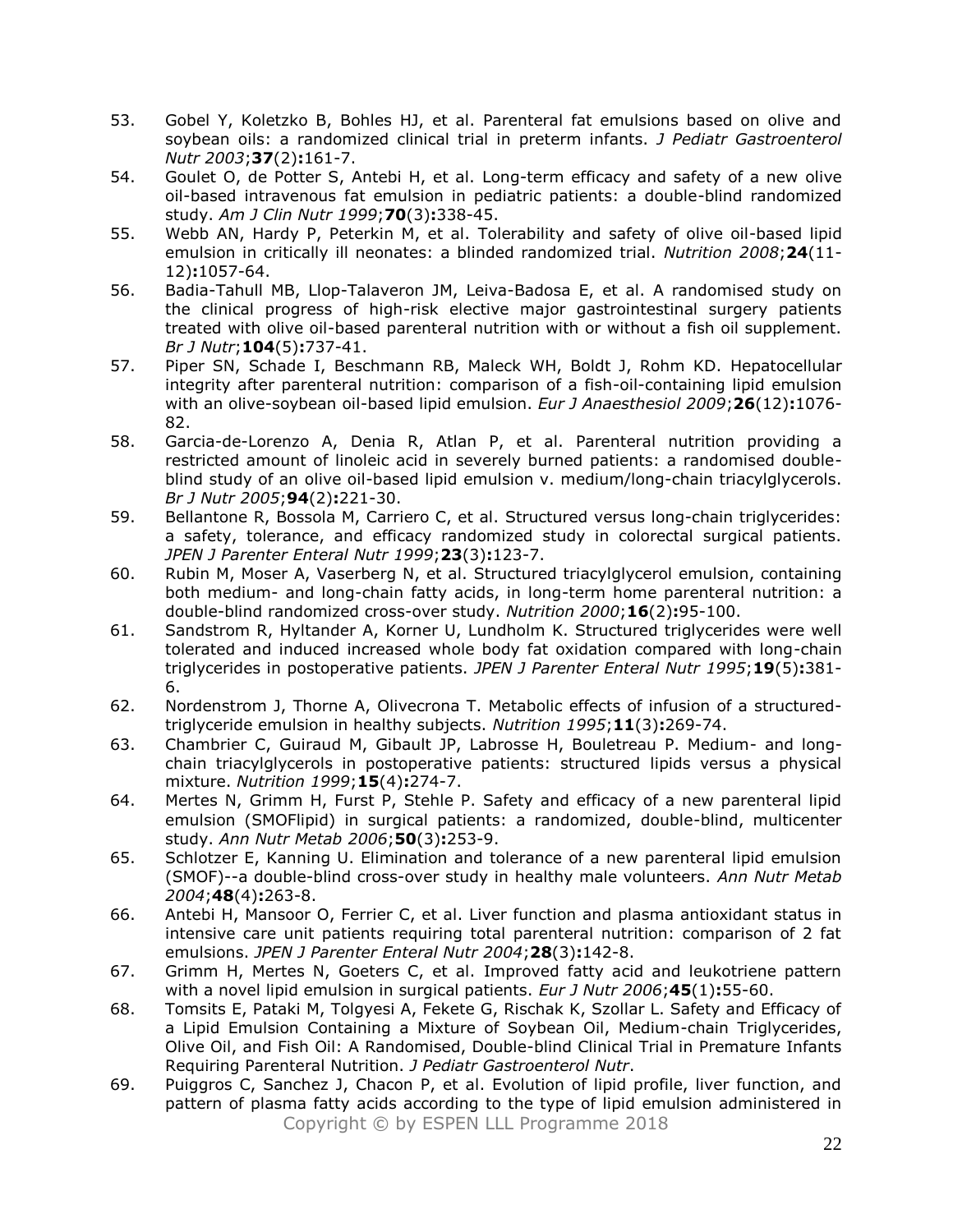parenteral nutrition in the early postoperative period after digestive surgery. *JPEN J Parenter Enteral Nutr 2009*;**33**(5)**:**501-12.

- 70. Sandstrom R, Hyltander A, Korner U, Lundholm K. Structured triglycerides to postoperative patients: a safety and tolerance study. *JPEN J Parenter Enteral Nutr 1993*;**17**(2)**:**153-7.
- 71. Grover Z, Tubman R, McGuire W. Glutamine supplementation for young infants with severe gastrointestinal disease. *Cochrane Database Syst Rev 2007*(1)**:**CD005947.
- 72. Zheng YM, Li F, Zhang MM, Wu XT. Glutamine dipeptide for parenteral nutrition in abdominal surgery: a meta-analysis of randomized controlled trials. *World J Gastroenterol 2006*;**12**(46)**:**7537-41.
- 73. Beale RJ, Bryg DJ, Bihari DJ. Immunonutrition in the critically ill: a systematic review of clinical outcome. *Crit Care Med 1999*;**27**(12)**:**2799-805.
- 74. Heyland DK, Novak F, Drover JW, Jain M, Su X, Suchner U. Should immunonutrition become routine in critically ill patients? A systematic review of the evidence. *Jama 2001*;**286**(8)**:**944-53.
- 75. Cavicchi M, Beau P, Crenn P, Degott C, Messing B. Prevalence of liver disease and contributing factors in patients receiving home parenteral nutrition for permanent intestinal failure. *Ann Intern Med 2000*;**132**(7)**:**525-32.
- 76. Lloyd DA, Zabron AA, Gabe SM. Chronic biochemical cholestasis in patients receiving home parenteral nutrition: prevalence and predisposing factors. *Aliment Pharmacol Ther 2008*;**27**(7)**:**552-60.
- 77. Wales PW, de Silva N, Kim JH, Lecce L, Sandhu A, Moore AM. Neonatal short bowel syndrome: a cohort study. *J Pediatr Surg 2005*;**40**(5)**:**755-62.
- 78. Wiles A, Woodward JM. Recent advances in the management of intestinal failureassociated liver disease. *Curr Opin Clin Nutr Metab Care 2009*;**12**(3)**:**265-72.
- 79. Makishima M, Okamoto AY, Repa JJ, et al. Identification of a nuclear receptor for bile acids. *Science 1999*;**284**(5418)**:**1362-5.
- 80. Parks DJ, Blanchard SG, Bledsoe RK, et al. Bile acids: natural ligands for an orphan nuclear receptor. *Science 1999*;**284**(5418)**:**1365-8.
- 81. Lefebvre P, Cariou B, Lien F, Kuipers F, Staels B. Role of bile acids and bile acid receptors in metabolic regulation. *Physiol Rev 2009*;**89**(1)**:**147-91.
- 82. Endo M, Masaki T, Seike M, Yoshimatsu H. TNF-alpha induces hepatic steatosis in mice by enhancing gene expression of sterol regulatory element binding protein-1c (SREBP-1c). *Exp Biol Med (Maywood) 2007*;**232**(5)**:**614-21.
- 83. Watanabe M, Houten SM, Wang L, et al. Bile acids lower triglyceride levels via a pathway involving FXR, SHP, and SREBP-1c. *J Clin Invest 2004*;**113**(10)**:**1408-18.
- 84. Matsukuma KE, Bennett MK, Huang J, Wang L, Gil G, Osborne TF. Coordinated control of bile acids and lipogenesis through FXR-dependent regulation of fatty acid synthase. *J Lipid Res 2006*;**47**(12)**:**2754-61.
- 85. Volynets V, Spruss A, Kanuri G, Wagnerberger S, Bischoff SC, Bergheim I. Protective effect of bile acids on the onset of fructose-induced hepatic steatosis in mice. *J Lipid Res 2010*.
- 86. Shen LL, Liu H, Peng J, et al. Effects of farnesoid X receptor on the expression of the fatty acid synthetase and hepatic lipase. *Mol Biol Rep 2010*.
- 87. Herrema H, Meissner M, van Dijk TH, et al. Bile salt sequestration induces hepatic de novo lipogenesis through farnesoid X receptor- and liver X receptor alpha-controlled metabolic pathways in mice. *Hepatology 2010*;**51**(3)**:**806-16.
- 88. Cipriani S, Mencarelli A, Palladino G, Fiorucci S. FXR activation reverses insulin resistance and lipid abnormalities and protects against liver steatosis in Zucker (fa/fa) obese rats. *J Lipid Res*;**51**(4)**:**771-84.
- 89. Kong B, Luyendyk JP, Tawfik O, Guo GL. Farnesoid X receptor deficiency induces nonalcoholic steatohepatitis in low-density lipoprotein receptor-knockout mice fed a high-fat diet. *J Pharmacol Exp Ther 2009*;**328**(1)**:**116-22.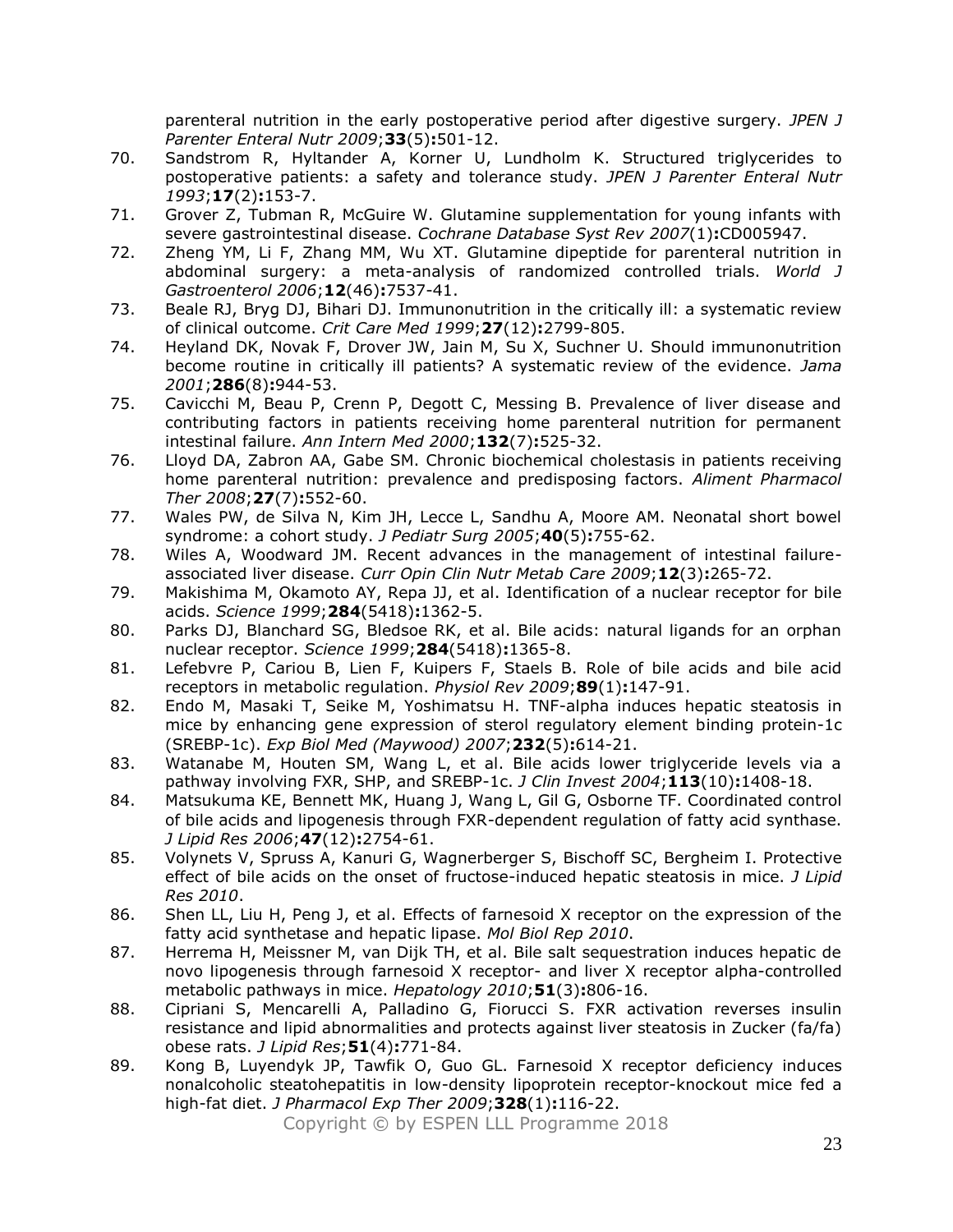- 90. Inagaki T, Moschetta A, Lee YK, et al. Regulation of antibacterial defense in the small intestine by the nuclear bile acid receptor. *Proc Natl Acad Sci U S A 2006*;**103**(10)**:**3920-5.
- 91. Vavassori P, Mencarelli A, Renga B, Distrutti E, Fiorucci S. The bile acid receptor FXR is a modulator of intestinal innate immunity. *J Immunol 2009*;**183**(10)**:**6251-61.
- 92. Clark JA, Coopersmith CM. Intestinal crosstalk: a new paradigm for understanding the gut as the "motor" of critical illness. *Shock 2007*;**28**(4)**:**384-93.
- 93. Esteve E, Ricart W, Fernandez-Real JM. Dyslipidemia and inflammation: an evolutionary conserved mechanism. *Clin Nutr 2005*;**24**(1)**:**16-31.
- 94. Kim MS, Shigenaga J, Moser A, Feingold K, Grunfeld C. Repression of farnesoid X receptor during the acute phase response. *J Biol Chem 2003*;**278**(11)**:**8988-95.
- 95. Markovic O, O'Reilly G, Fussell HM, et al. Role of single nucleotide polymorphisms of pro-inflammatory cytokine genes in the relationship between serum lipids and inflammatory parameters, and the lipid-lowering effect of fish oil in healthy males. *Clin Nutr 2004*;**23**(5)**:**1084-95.
- 96. Berry SM, Fischer JE. Classification and pathophysiology of enterocutaneous fistulas. *Surg Clin North Am 1996*;**76**(5)**:**1009-18.
- 97. Dearlove JL. Skin care management of gastrointestinal fistulas. *Surg Clin North Am 1996*;**76**(5)**:**1095-109.
- 98. Irving M, Beadle C. External intestinal fistulas: nursing care and surgical procedures. *Clin Gastroenterol 1982*;**11**(2)**:**327-36.
- 99. Sitges-Serra A, Jaurrieta E, Sitges-Creus A. Management of postoperative enterocutaneous fistulas: the roles of parenteral nutrition and surgery. *Br J Surg 1982*;**69**(3)**:**147-50.
- 100. Conter RL, Roof L, Roslyn JJ. Delayed reconstructive surgery for complex enterocutaneous fistulae. *Am Surg 1988*;**54**(10)**:**589-93.
- 101. Levy E, Frileux P, Cugnenc PH, Honiger J, Ollivier JM, Parc R. High-output external fistulae of the small bowel: management with continuous enteral nutrition. *Br J Surg 1989*;**76**(7)**:**676-9.
- 102. di Costanzo J, Cano N, Martin J, et al. Treatment of external gastrointestinal fistulas by a combination of total parenteral nutrition and somatostatin. *JPEN J Parenter Enteral Nutr 1987*;**11**(5)**:**465-70.
- 103. Gayral F, Campion JP, Regimbeau JM, et al. Randomized, placebo-controlled, doubleblind study of the efficacy of lanreotide 30 mg PR in the treatment of pancreatic and enterocutaneous fistulae. *Ann Surg 2009*;**250**(6)**:**872-7.
- 104. Sancho JJ, di Costanzo J, Nubiola P, et al. Randomized double-blind placebocontrolled trial of early octreotide in patients with postoperative enterocutaneous fistula. *Br J Surg 1995*;**82**(5)**:**638-41.
- 105. Fischer JE. A cautionary note: the use of vacuum-assisted closure systems in the treatment of gastrointestinal cutaneous fistula may be associated with higher mortality from subsequent fistula development. *Am J Surg 2008*;**196**(1)**:**1-2.
- 106. Thomas HA. Radiologic investigation and treatment of gastrointestinal fistulas. *Surg Clin North Am 1996*;**76**(5)**:**1081-94.
- 107. Falconi M, Sartori N, Caldiron E, Salvia R, Bassi C, Pederzoli P. Management of digestive tract fistulas. A review. *Digestion 1999*;**60 Suppl 3:**51-8.
- 108. Prosst RL, Reinecke F, Geginat G. Methylene blue in the evaluation of gastrointestinal tract integrity: potential limitations. *Eur Surg Res 2005*;**37**(4)**:**246-9.
- 109. Lloyd DA, Gabe SM. Managing liver dysfunction in parenteral nutrition. *Proc Nutr Soc 2007*;**66**(4)**:**530-8.
- 110. Johnson WC, Gerzof SG, Robbins AH, Nabseth DC. Treatment of abdominal abscesses: comparative evaluation of operative drainage versus percutaneous catheter drainage guided by computed tomography or ultrasound. *Ann Surg 1981*;**194**(4)**:**510-20.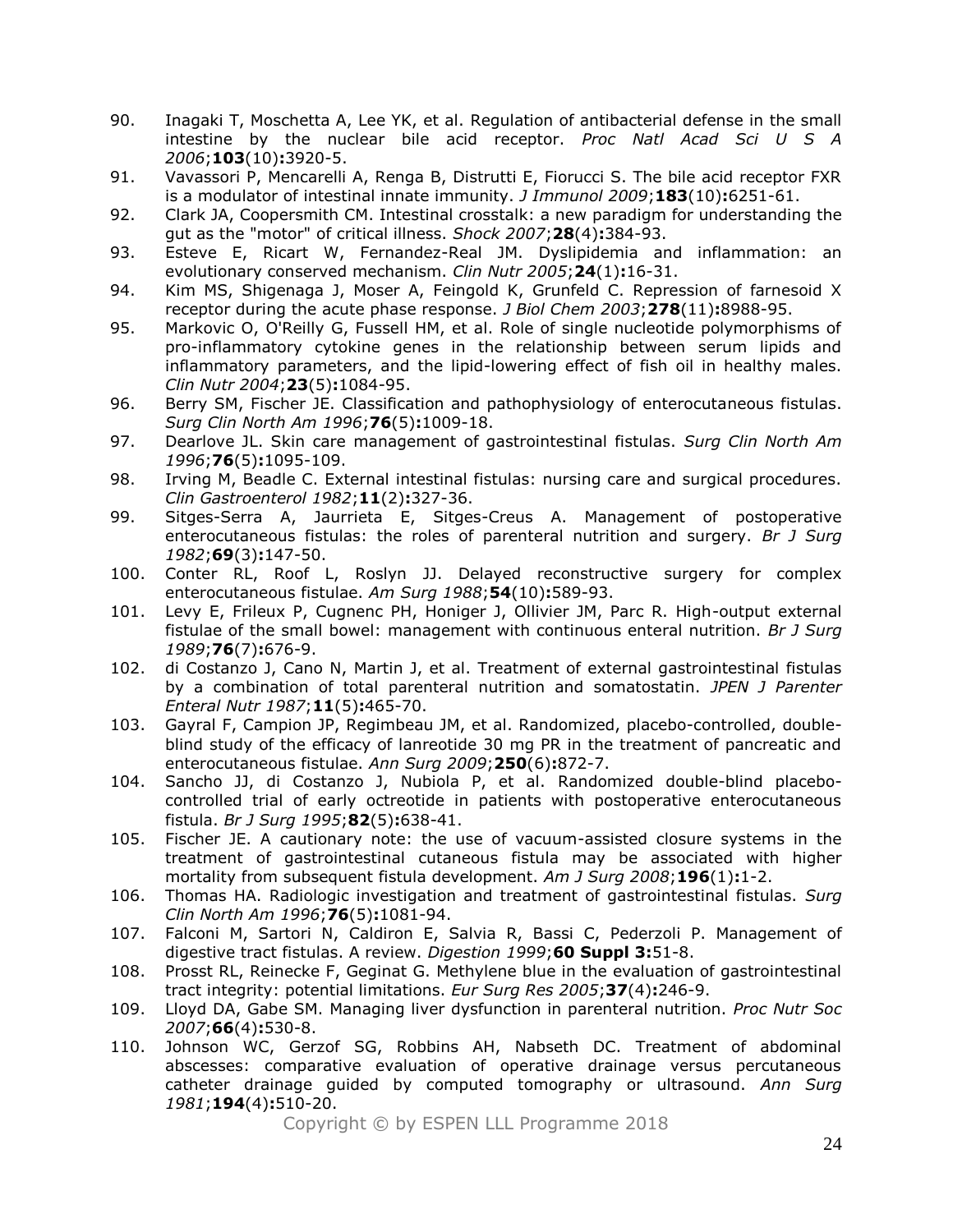- 111. Montgomery RS, Wilson SE. Intraabdominal abscesses: image-guided diagnosis and therapy. *Clin Infect Dis 1996*;**23**(1)**:**28-36.
- 112. Ott DJ, Gelfand DW. Gastrointestinal contrast agents. Indications, uses, and risks. *Jama 1983*;**249**(17)**:**2380-4.
- 113. Deveaux PG, McCafferty MH. Planned delayed operation for barium extravasation into the peritoneal cavity. *Int J Colorectal Dis 2006*;**21**(4)**:**392-4.
- 114. Foley MJ, Ghahremani GG, Rogers LF. Reappraisal of contrast media used to detect upper gastrointestinal perforations: comparison of ionic water-soluble media with barium sulfate. *Radiology 1982*;**144**(2)**:**231-7.
- 115. Pickhardt PJ, Bhalla S, Balfe DM. Acquired gastrointestinal fistulas: classification, etiologies, and imaging evaluation. *Radiology 2002*;**224**(1)**:**9-23.
- 116. Alexander ES, Weinberg S, Clark RA, Belkin RD. Fistulas and sinus tracts: radiographic evaluation, management, and outcome. *Gastrointest Radiol 1982*;**7**(2)**:**135-40.
- 117. Papanicolaou N, Mueller PR, Ferrucci JT, Jr., et al. Abscess-fistula association: radiologic recognition and percutaneous management. *AJR Am J Roentgenol 1984*;**143**(4)**:**811-5.
- 118. Campos AC, Andrade DF, Campos GM, Matias JE, Coelho JC. A multivariate model to determine prognostic factors in gastrointestinal fistulas. *J Am Coll Surg 1999*;**188**(5)**:**483-90.
- 119. Reber HA, Roberts C, Way LW, Dunphy JE. Management of external gastrointestinal fistulas. *Ann Surg 1978*;**188**(4)**:**460-7.
- 120. Halasz NA. Changing patterns in the management of small bowel fistulas. *Am J Surg 1978*;**136**(1)**:**61-5.
- 121. Coutsoftides T, Fazio VW. Small intestine cutaneous fistulas. *Surg Gynecol Obstet 1979*;**149**(3)**:**333-6.
- 122. Schein M, Decker GA. Gastrointestinal fistulas associated with large abdominal wall defects: experience with 43 patients. *Br J Surg 1990*;**77**(1)**:**97-100.
- 123. Martinez JL, Luque-de-Leon E, Mier J, Blanco-Benavides R, Robledo F. Systematic Management of Postoperative Enterocutaneous Fistulas: Factors Related to Outcomes. *World J Surg 2008*;**32**(3)**:**436-43.
- 124. Mawdsley JE, Hollington P, Bassett P, Windsor AJ, Forbes A, Gabe SM. An analysis of predictive factors for healing and mortality in patients with enterocutaneous fistulas. *Aliment Pharmacol Ther 2008*;**28**(9)**:**1111-21.
- 125. Visschers RG, Olde Damink SW, Winkens B, Soeters PB, van Gemert WG. Treatment Strategies in 135 Consecutive Patients with Enterocutaneous Fistulas. *World J Surg 2008*;**32**(3)**:**445-453.
- 126. Visschers RG, van Gemert WG, Winkens B, Soeters PB, Olde Damink SWM. Guided treatment improves outcome of patients with enterocutaneous fistulas. *World J Surg 2012*. Epub 6 June.
- 127. Sands BE, Anderson FH, Bernstein CN, et al. Infliximab maintenance therapy for fistulizing Crohn's disease. *N Engl J Med 2004*;**350**(9)**:**876-85.
- 128. Amiot A,SetakhrV,Seksik P,Allex M.et a Long-term outcome of Enterocutaneous Fistula in Patients with Crohns Disease treated with Anti-TNF therapy.A Cohort study from the GETAID. Am.J.Gastr 2014, **109** :1443-1444.
- 129. Altomare DF, Serio G, Pannarale OC, et al. Prediction of mortality by logistic regression analysis in patients with postoperative enterocutaneous fistulae. *Br J Surg 1990*;**77**(4)**:**450-3.
- 130. Christou NV, Barie PS, Dellinger EP, Waymack JP, Stone HH. Surgical Infection Society intra-abdominal infection study. Prospective evaluation of management techniques and outcome. *Arch Surg 1993*;**128**(2)**:**193-8; discussion 198-9.
- Copyright © by ESPEN LLL Programme 2018 131. Himal HS, Allard JR, Nadeau JE, Freeman JB, Maclean LD. The importance of adequate nutrition in closure of small intestinal fistulas. *Br J Surg 1974*;**61**(9)**:**724-6.